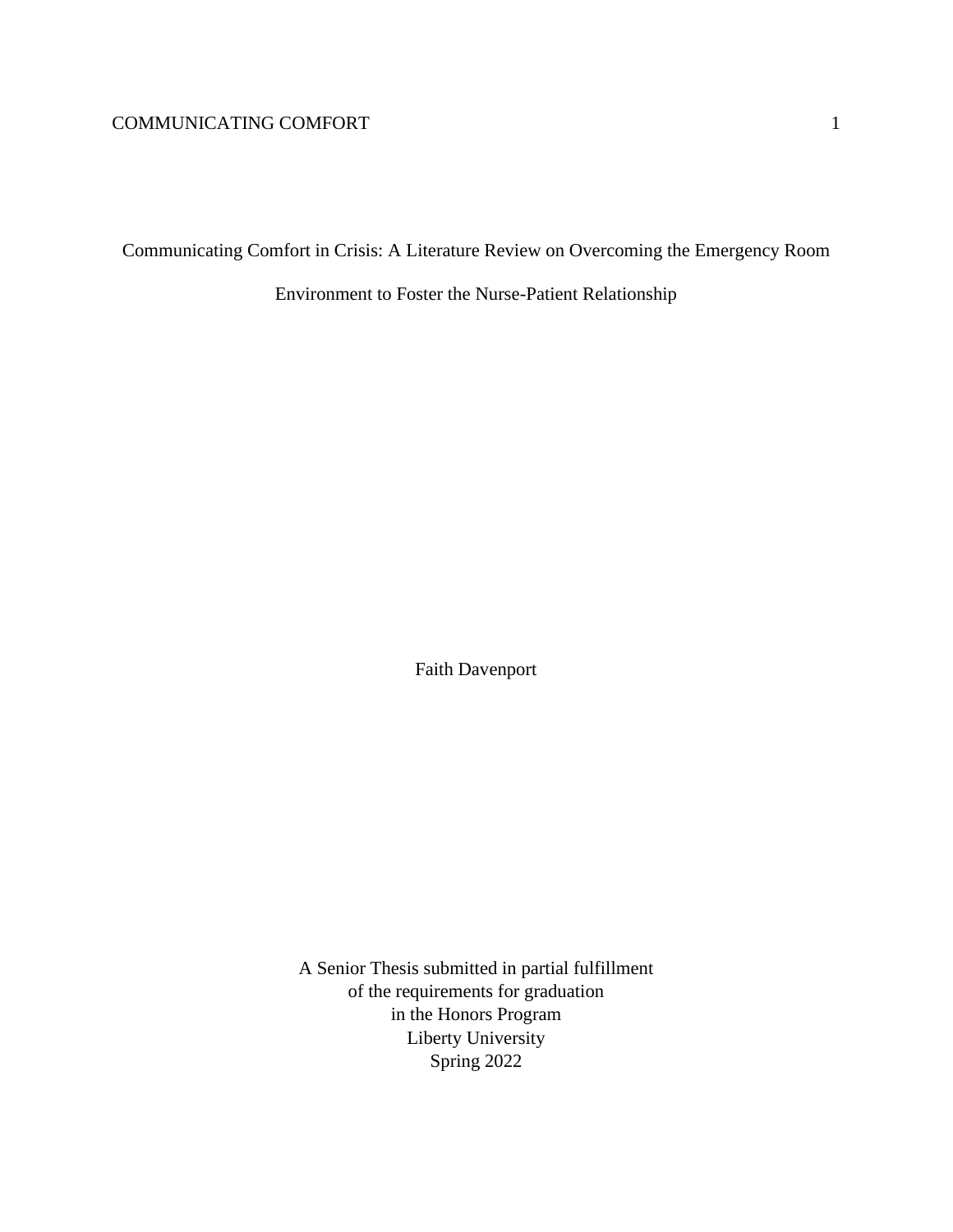Acceptance of Senior Honors Thesis

This Senior Honors Thesis is accepted in partial fulfillment of the requirements for graduation from the Honors Program of Liberty University.

> Cynthia Goodrich, Ed.D. Thesis Chair

\_\_\_\_\_\_\_\_\_\_\_\_\_\_\_\_\_\_\_\_\_\_\_\_\_\_\_\_\_\_

Tamra Rasberry, Ph.D. Committee Member

\_\_\_\_\_\_\_\_\_\_\_\_\_\_\_\_\_\_\_\_\_\_\_\_\_\_\_\_\_\_

\_\_\_\_\_\_\_\_\_\_\_\_\_\_\_\_\_\_\_\_\_\_\_\_\_\_\_\_\_\_ David Schweitzer, Ph.D. Assistant Honors Director

\_\_\_\_\_\_\_\_\_\_\_\_\_\_\_\_\_\_\_\_\_\_\_\_\_\_\_\_\_\_ Date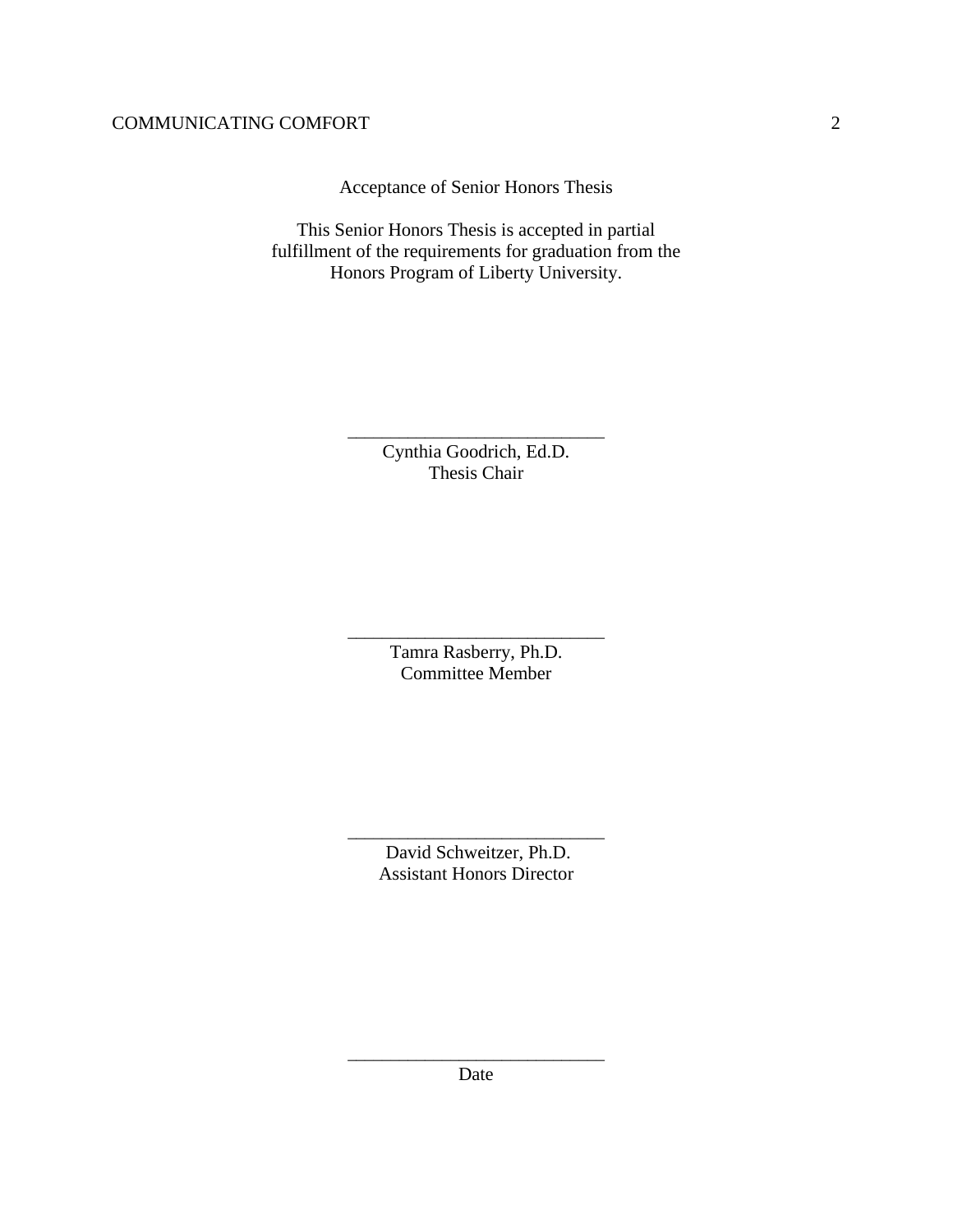#### **Abstract**

The average emergency room patient is not receiving the compassionate nurse-patient communication that patients experience on other hospital floors. Fewer positive nurse-patient interactions prompt patients to state that they feel uncomforted and dissatisfied on hospital exit surveys, inciting hospital management to investigate how to reverse this trend to retain their federal funding. Emergency room nurses cite multiple barriers inherent in their work environment that prevent them from building rapport with their patients, including a layout not conducive to private conversations, strict time constraints, and a fluctuating workload. Working for a prolonged period under these conditions is driving many nurses to quit the specialty and even the profession altogether, putting patients at risk of increased complications due to having a revolving door of novice nurses treating them. Cutting-edge research on nurse-patient communication in the emergency room setting indicates that altering the emergency room layout, implementing a waiting-room nurse practitioner role, and decreasing the nurse-patient staffing ratio are all clinically successful solutions.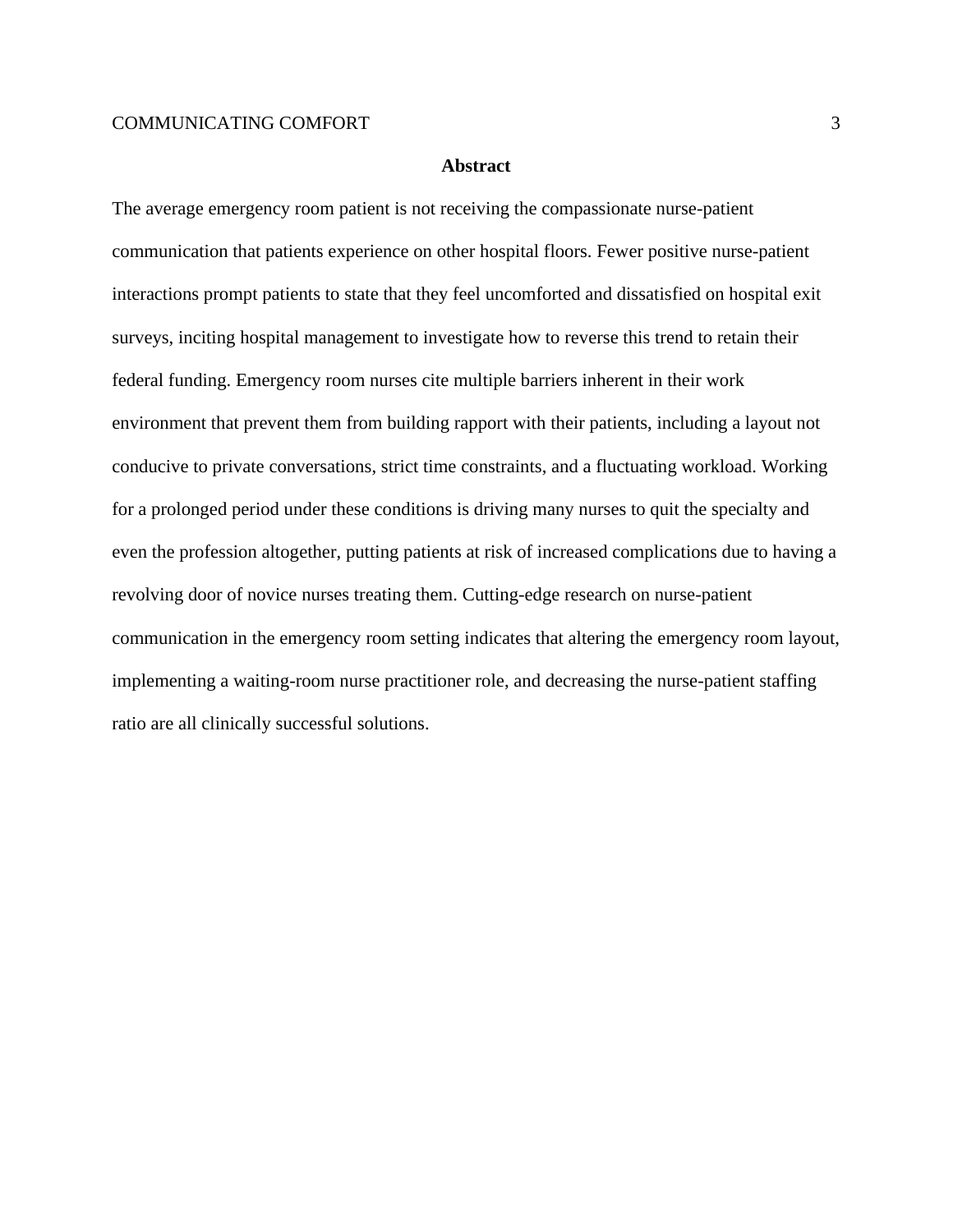#### **Communicating Comfort in Crisis**

The current state of the emergency room experience in the United States is not conducive for comforting nurse-patient communication. Nurses have identified many seemingly insurmountable barriers unique to the emergency room environment that quell attentive nursepatient communication. As it sits, the average emergency room setup does not provide nurses with enough time or energy to build patient rapport, creating a discrepancy between the quality of care that patients receive in the emergency room and other hospital units (Sonis et al., 2018). This repeated lack of communication has been mutually detrimental to the well-being of both patients and nurses, leading to decreased patient satisfaction on hospital exit surveys and increased nurse turnover rates (Perry et al., 2018; Plescia, 2022). Nursing experts have proposed multiple solutions that make opportunities for meaningful patient engagement an ever-increasing possibility in the emergency room. Using the search terms "nurse-patient communication," "emergency room barriers to communication," and "emergency room nurse-patient relationship," several peer-reviewed articles from the PubMed Central, ScienceDirect, and CINAHL databases were compiled and juxtaposed to determine information trends. This literature review will explore current research on the existing barriers to comforting nurse-patient communication in the emergency room and the efficacy of proposed solutions that will address some, if not all, of these barriers.

### **Current State of Emergency Department Communication**

An emergency room is truly one of the most challenging places to be a patient in the hospital. Patients arrive at the emergency room with the highest possible level of stress they have probably experienced in months, only for nurses to meet them with the least amount of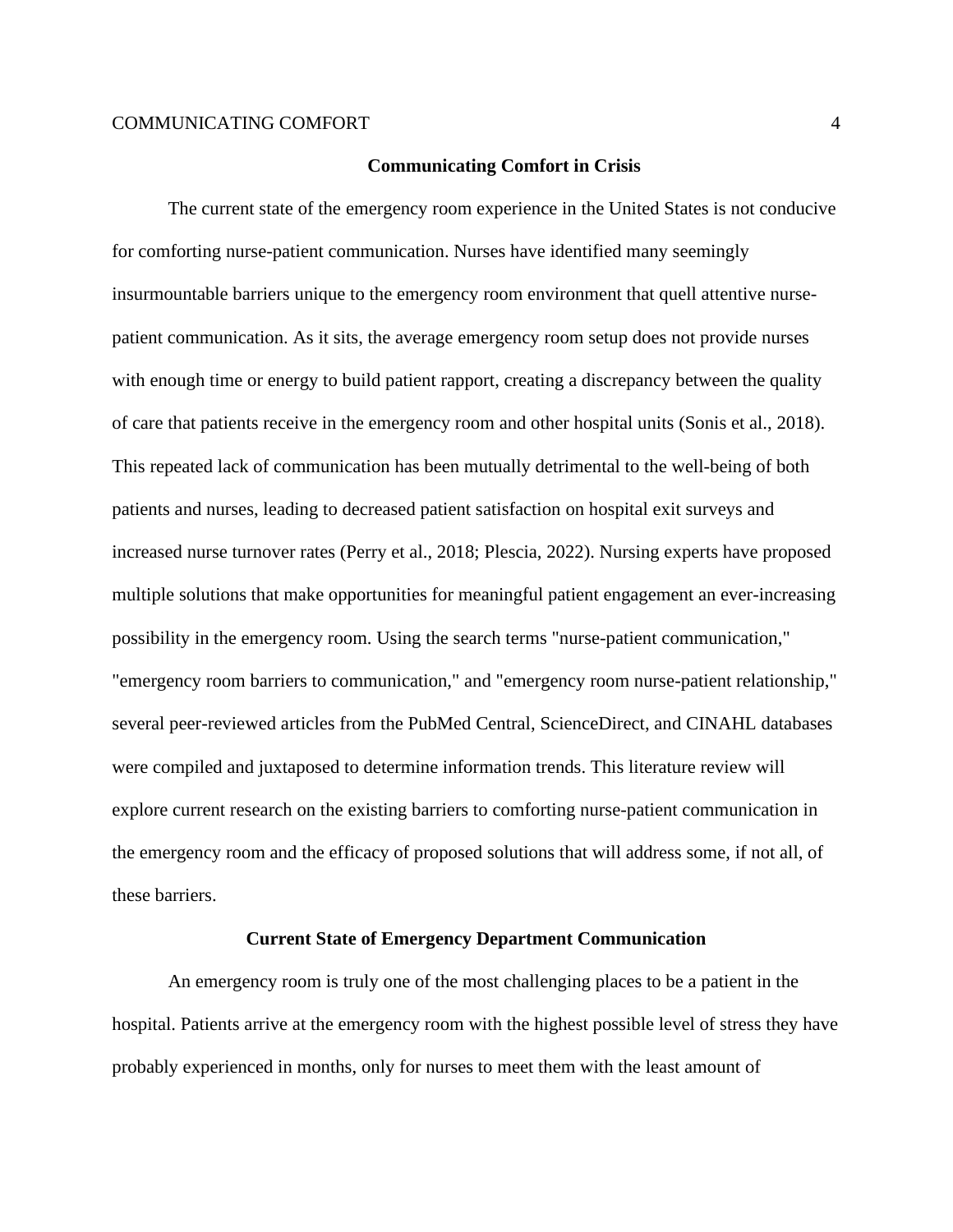concentrated and compassionate attention in the hospital possible (Sonis et al., 2018). The emergency event that brings the average person to the emergency room is more than likely traumatic and unexpected, causing one to stressfully multitask the economic and social implications of what has just transpired (Cunradi et al., 2021). While the patient's mind is reeling with these new stressors, the last things on his mind are the extent of his injuries, the medications he is currently taking, and his other pre-existing health conditions. After waiting for what feels like an eternity in the crowded waiting room, the nurse ushers him into his cubicle, where she attempts to obtain his family history of heart disease and cancer with her eyes focused on correctly placing his IV (Sonis et al., 2018). As soon as the nurse is in the room, she departs to answer another nearby call light and then a coding patient. Meanwhile, the setting for this chaotic event is punctuated with cries of the next-door patient loudly experiencing his mental breakdown from many stressors.

It is no wonder that more and more patients perceive the emergency room experience as one in which they feel profoundly lonely and forgotten about at one of the most vulnerable points in their lives (Zimmerman, 2019). The nurse who is supposed to be a confidante in the turmoil patients are experiencing is not given the luxury of prioritizing their social and emotional needs. Additionally, emergency room nurses feel emotional burnout and are overtaxed from their workloads. Many of them are opting to leave the specialty and even the profession in droves since the beginning of the COVID-19 pandemic (Yong, 2021). Nursing researchers must identify the multiple barriers to comforting nurse-patient communication in the emergency room setting and address them in clinically significant ways if they want to see this trend of patient and nurse dissatisfaction reversed.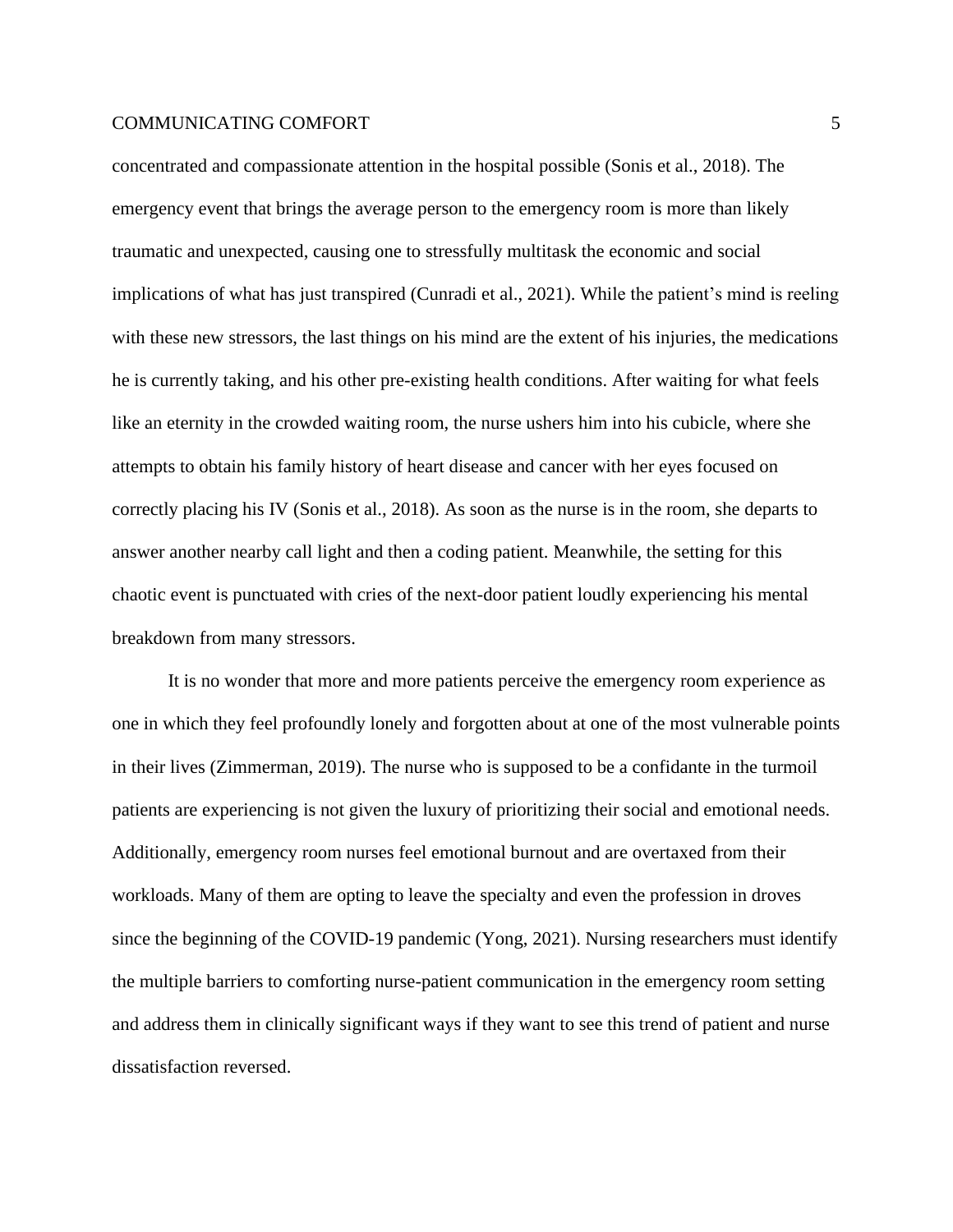#### **Why Patients Need to Be Comforted**

Nurses deem environmental factors inherent in the emergency specialty to be the biggest hurdle to bonding with patients (Sonis et al., 2018). The American Nursing Association Provision 1 outlines that it is one of the primary responsibilities of the skilled nurse to practice with both compassion and respect for the inherent dignity of patients (Fowler, 2017, p. 218). In keeping with these guidelines, American nurses have established their profession as almost synonymous with emotional caregiving and advocacy, making it the most trusted profession in America for 20 years in a row (Gaines, 2022). This legacy of serving in caregiving has prompted patients and their families to culturally perceive nurses as their primary emotional caregivers in the hospital setting. Nurses must then operate to meet patient expectations in an environment that can sometimes feel hostile to deep, genuine human connection. However, this is when communicating comfort to patients is the most necessary, as patients at their most vulnerable are frequently more willing to receive the help they otherwise would have rejected. It has always been the nurse's sacred responsibility to bolster patients in their suffering. Exit surveys on the emergency department (ED) revealed that the patients' top indicators of whether a visit was positive or negative hinged on "staff-patient communication" as first, and "staff empathy" as third (Sonis et al., 2018, p. 104). With all the other things to focus on, such as pain management or waiting times, patients zeroed in on how they were engaged emotionally as indicative of a good hospital experience.

This nurse-patient bond is critical because some aspects of the emergency room, such as chaos and noise, are intrinsic parts of the territory. Nevertheless, patients are more inclined to overlook these aspects if they feel that there is an honest attempt to connect with them on a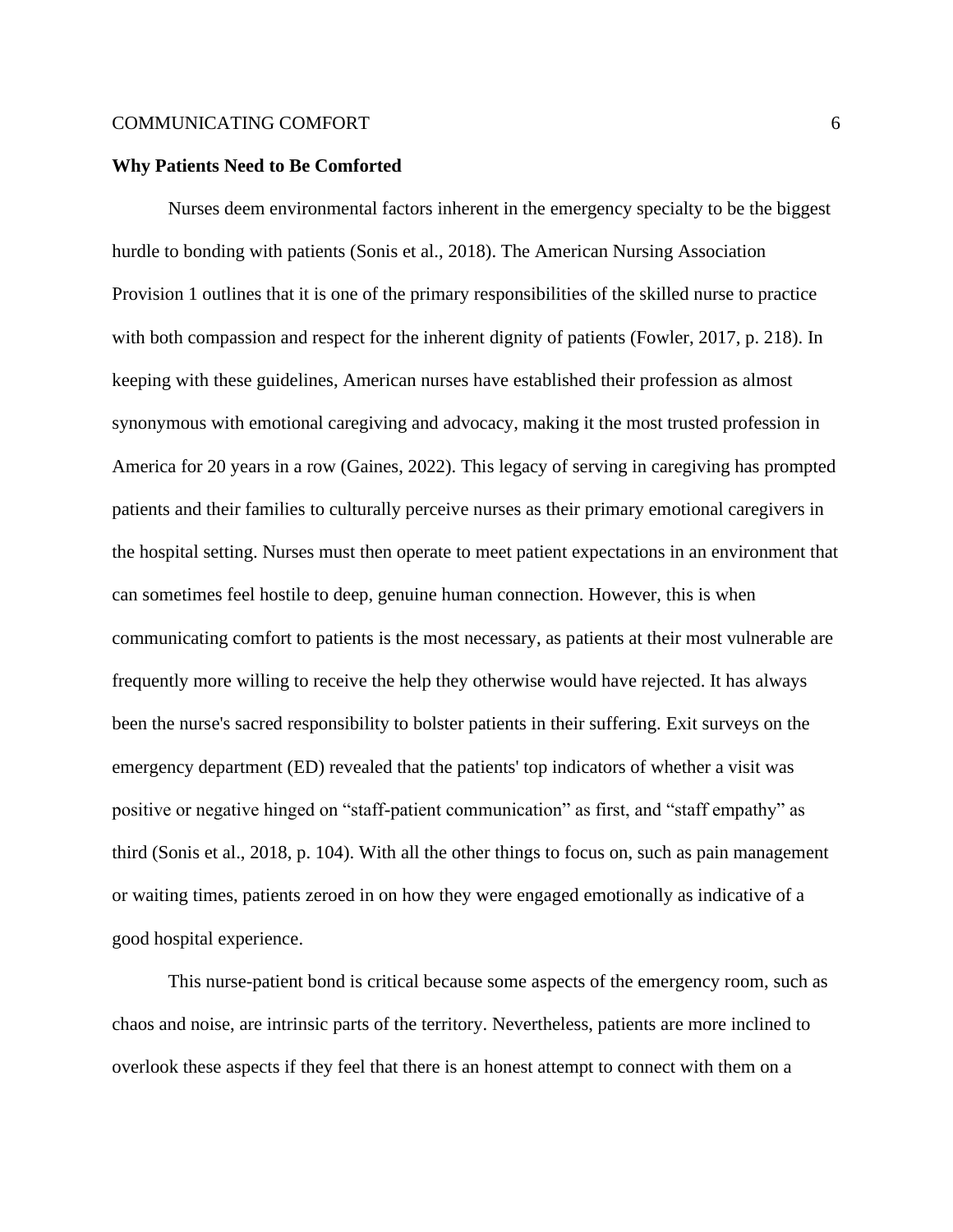personal level: "Given this evidence, our review suggests that ED patients who perceive that their providers are treating them with empathy and are communicating with them adequately may be less dissatisfied with other, less easily improved factors such as prolonged wait times and cramped ED spaces" (Sonis et al., 2018, p. 105). Although the emergency room features its fair share of unique challenges for nurses in their efforts to accomplish this, comforting nurse-patient communication can still occur in the ED as long as these challenges are recognized and addressed (Al-Kalaldeh et. al, 2020). When these barriers are acknowledged and circumvented, patients can tell that their nurses are making an honest effort to engage with them despite the often chaotic environment.

## **Why Nurses Need to Comfort**

Additionally, emergency room clinicians face the highest level of burnout within the medical profession, with 60% of them daily citing a burnout symptom, such as depersonalization or compassion fatigue, compared to 38% in other nursing specialties (Zhang et al., 2020). Burnout is defined as a state of physical and emotional exhaustion in which the sufferer becomes detached from their sense of self and the meaning behind why they chose the profession that they did (Tavakoli et al., 2018). Although nursing researchers attribute this to a host of environmental factors such as understaffing and severe time constraints, many nurses attest that it is the lack of meaningful engagement with patients over time that causes them to lose their original passion for nursing overall (Hermann et al., 2019). Nurses experience cognitive dissonance in that they still have the desire and expectation of being the patient's emotional caregiver in a setting where they feel they cannot adequately prioritize this role. On other floors, where there are more frequent opportunities to be at the bedside with the patient, the nurse can see the patient repeatedly, follow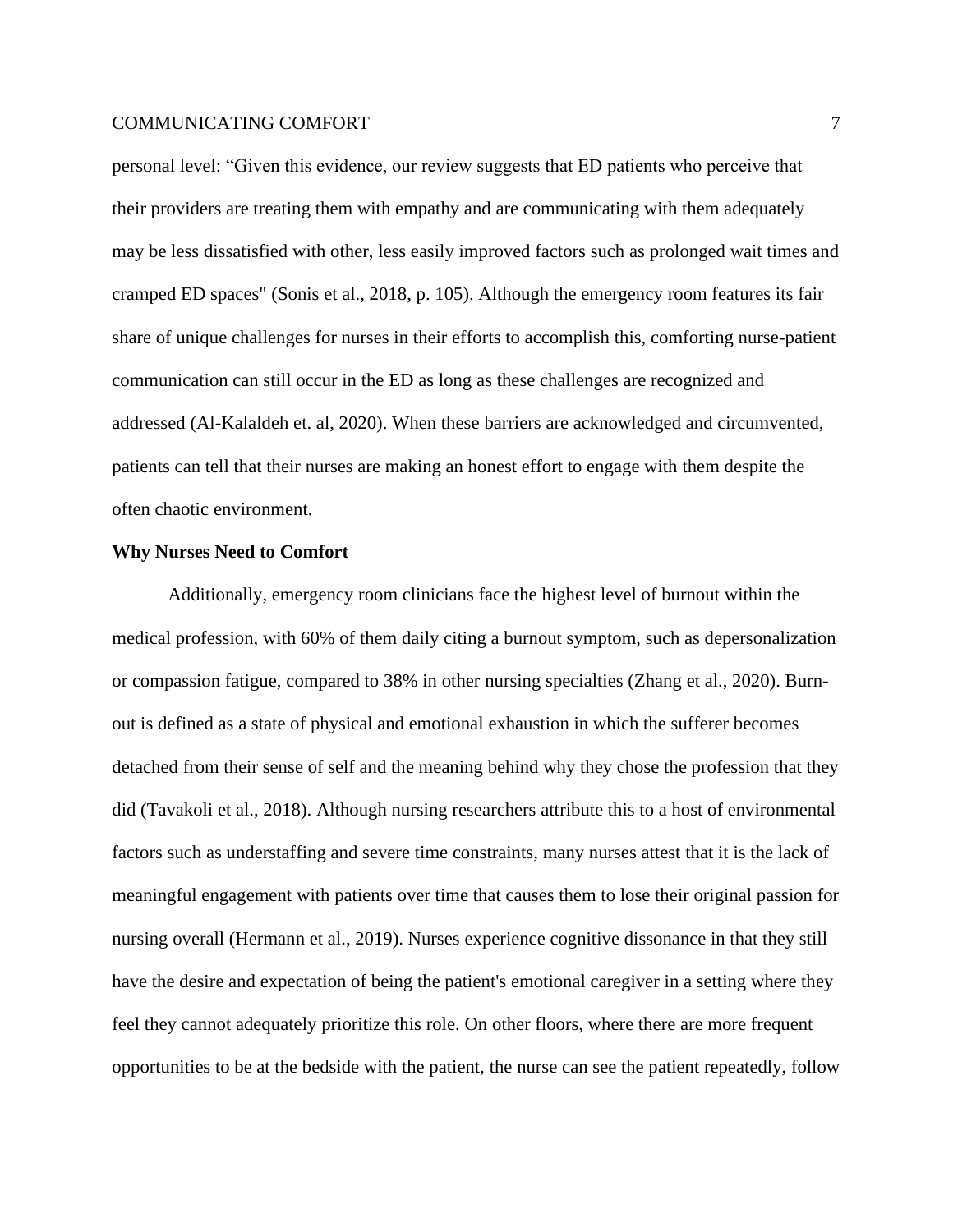up on previous conversations, and bond across multiple shifts. Even when a med-surgical or cardiac nurse is no longer assigned to be that patient's specific nurse, they can still visit that patient when making rounds. Even more so, the nurse can witness the patient progress from a critical state to one in which they experience the joy of healing. The purpose of the emergency room is to stabilize the patient in preparation for that holistic progression elsewhere on another hospital floor that can more effectively serve their specific patient needs.

Emergency room nurses also face increased exposure to more of the emotionally taxing aspects of the profession, such as attempting to revive a coding patient, losing the aforementioned patient, and having to confront the family about the loss. Although this tragedy does occur on other floors, it is statistically rare compared to how commonplace it is in the ED, with 1 in every 500 patients dying in the first 2 hours of admission (Kongsuwan et al., 2016). Repeated exposure to the disheartening aspects of nursing, such as not seeing the patient improve or even survive, coupled with a high level of stress, can cause the most resilient of nurses to walk away from the profession altogether (Kongsuwan et al., 2016). This knowledge makes fostering positive nurse-patient interactions, even small ones, incredibly important.

Emergency room nurses must experience genuine human connection with their patients before transferring them to another floor to become invigorated in their work again. The ratio of positive patient experiences to negative patient experiences must be balanced to prevent burnout. Preventing burnout is critical in modern nursing because nurses must remain on the same floor for a long enough period to attain an autonomous level of competency. The Patricia Benner Novice to Expert nursing theory postulates that a novice nurse must progress through five distinct stages of competency to reach the expert level, wherein the nurse becomes confident in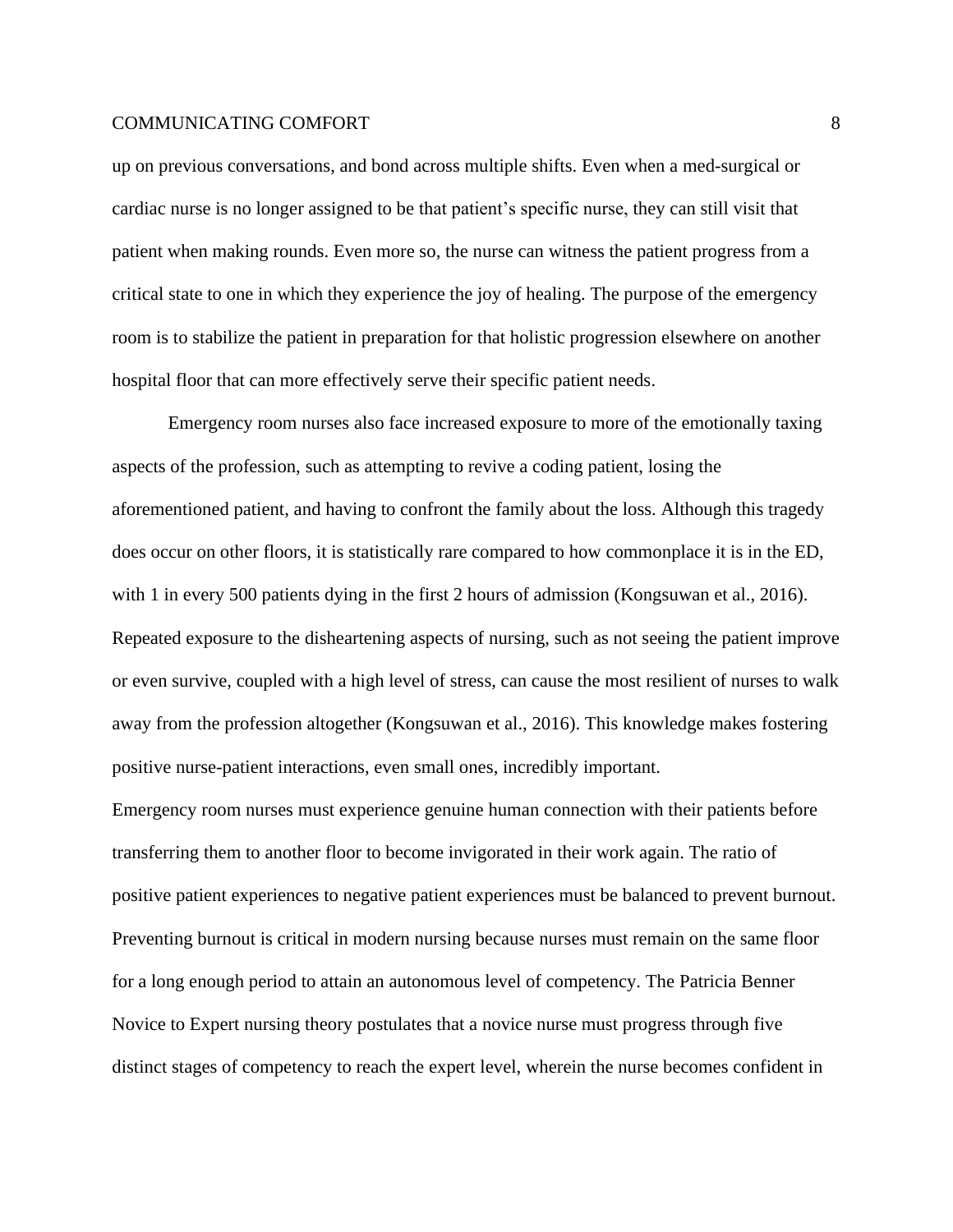her intuition and clinical judgment in complicated patient situations (Ozdemir, 2019). Since most 4-year degree nursing programs teach broadly about multiple specialties to create a well-rounded beginner nurse, the nurse must acquire skills on the job for their particular specialty. Patient well-being and health outcomes depend on nurses staying on the same unit long enough to specialize and acclimate their skillsets entirely. When nurses leave emergency medicine because they feel overwhelmed and emotionally disconnected from their patients, patients will ultimately suffer. They receive a revolving door of new staff unaccustomed to the unit and its unique pressures (Bruyneel et al., 2017). The symbiotic nurse-patient relationship depends on the patient's capacity to receive comfort and the nurse's opportunity to give it. Environmental factors cannot be an excuse for why this exchange is not occurring in the emergency room.

#### **How to Help Them Both**

From the previous two points, it is abundantly clear that nurses acknowledge their social role as the patient's emotional caregiver and desire to fulfill that role to prevent emotional burnout and subsequent staff turnover. Since emotionally comforting nurse-patient interactions are edifying for both the nurse and the patient, why are they not happening more in the emergency room? As more and more hospital reviews and surveys reveal a trend of patients communicating feelings of loneliness and isolation in the emergency room, there must be a necessary reprioritization of this critical nursing element throughout the specialty (Johns Hopkins, 2016). As with all patient needs, it is the responsibility of the healthcare team to foresee and meet them to the best of their ability. Nurses can know that patients have a higher likelihood of arriving at the ED as frightened, anxious, angry, or stressed individuals because of the critical nature of their injuries. Herein lies an excellent opportunity to establish trust with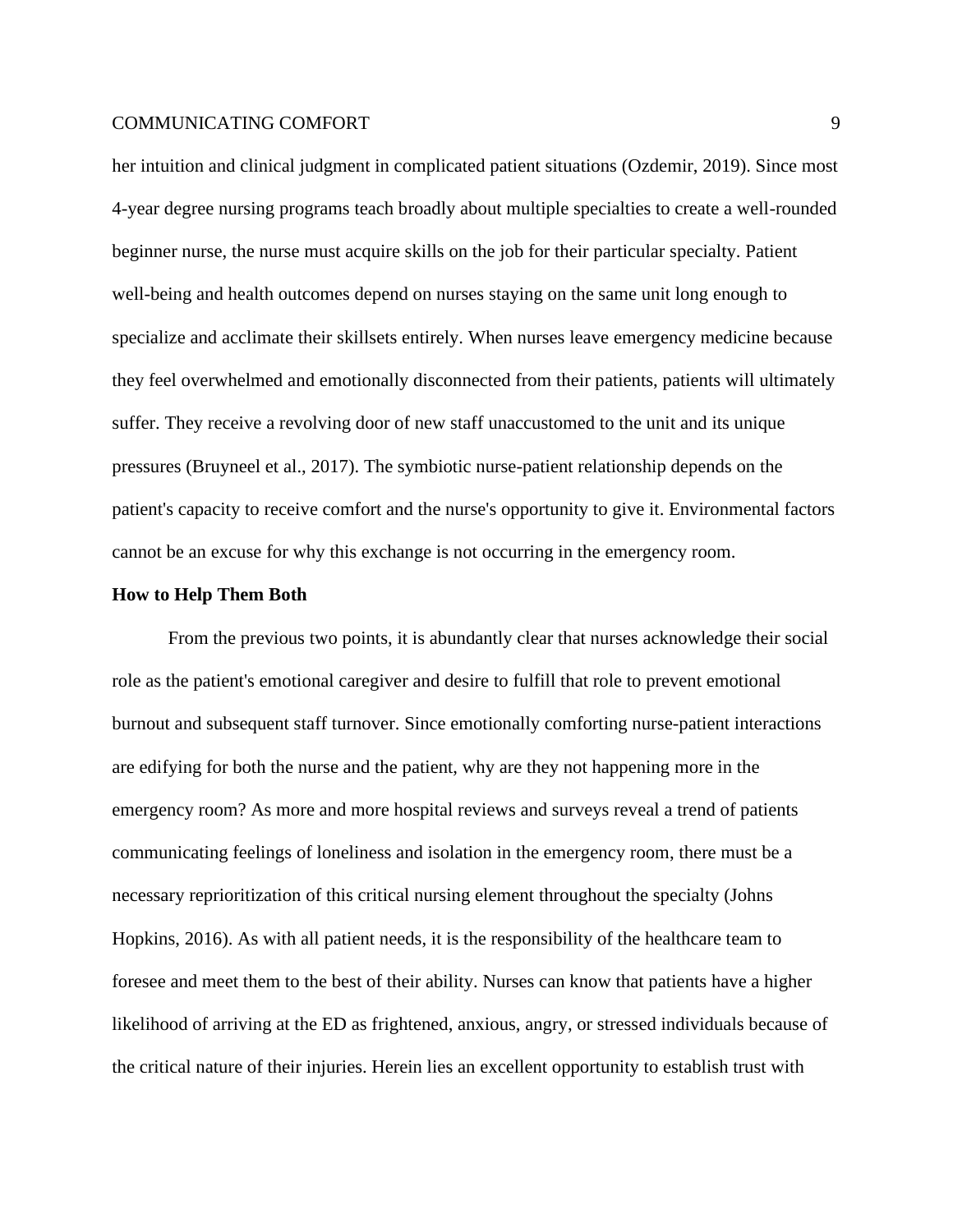patients for the duration of their hospital stay and allay the fight or flight response that could jeopardize their healing process. Taking care of the physical needs of patients while simultaneously prioritizing their emotional needs is not just good nursing. It is nursing. The American Nurses Association (2022) defines nursing as both the "protection, promotion, and optimization of health and abilities," as well as the "alleviation of suffering through the diagnosis and treatment of human response" (para 2). Identifying and relieving emotional suffering are indispensable pieces of the whole nursing profession. Undoubtedly, implementing more opportunities to communicate comfort in the emergency room will be difficult, as many immovable barriers inherent in the unit will have to be addressed and circumvented. Solutions to this problem must operate within the unique layout, time constraints, and workload of the emergency room. These solutions must also address one or more of these factors in an emotionally meaningful and statistically significant way for hospital management boards to implement them. This paper will serve as a literature review of how the recent literature proposes to overcome the primary barrier preventing nurses from being able to have more meaningful patient exchanges: the environment of the ED itself.

#### **Specific Barriers Within the Environment**

When asked about what they felt was the most prominent barrier to heartfelt interactions with their patients, multiple nurses identified the environment of the emergency room itself to be the most insurmountable one on a daily basis (Tindle et al., 2020). Because the definition of the word "environment" can be somewhat ambiguous, it has been subdivided into three key aspects: layout of the environment, severe time constraints, and patient workload. Although these aspects of care are a challenge for every nurse, regardless of floor assignment, the subsequent paragraphs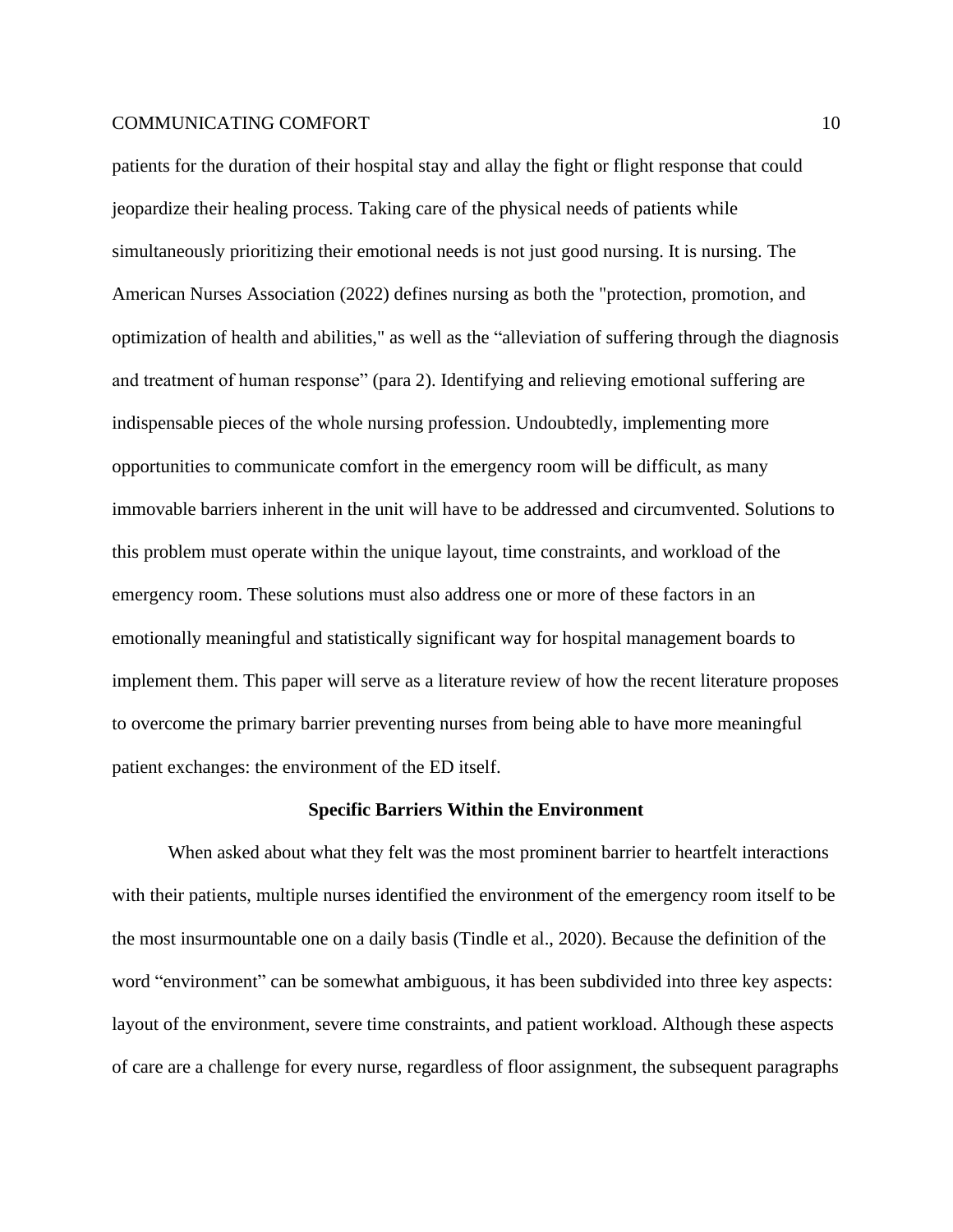will thoroughly explain how the emergency room takes these communication barriers to the extreme.

### **The Layout of the Environment**

Emergency room nurses are tasked with creating feelings of warmth and safety for their patients in an environment with swinging doors to the streets of the outside world. The ED structure is crafted for the necessities of practicality and efficiency, with a floor plan that is arranged to allow easy access from one area to the next. For multiple healthcare workers to hear and get to critical patients quickly, this setup often includes curtains instead of walls and an open floor plan that allows voices to carry. For this reason, patients are often self-conscious about how exposed and vulnerable they are in this large setting. Patients can withhold valuable medical information that could potentially influence the kinds of medications and treatments prescribed to them because they do not feel comfortable disclosing personal information in an open environment. The overall lack of privacy that the ED affords can make communicating bad news, such as sudden death in the family or a scary diagnosis, unnecessarily more traumatizing (Villalona et al., 2020). Not only can people hear the noise that carries across the expanse of the ED, but they can also see from one end to the other. Patients do not want to grieve one of the worst moments of their lives in the full view of strangers. When nurses have the means to build rapport with a patient early on in the visit, they lay a foundation of trust from which they can operate for the rest of the patient's stay. By intentionally taking time to present oneself as the patient's advocate, the nurse provides the patient with a confidante with whom they can disclose sensitive medical information (Villalona et al., 2020). In an unexpected tragedy, the patient can return to this newfound confidante to weather bad news together.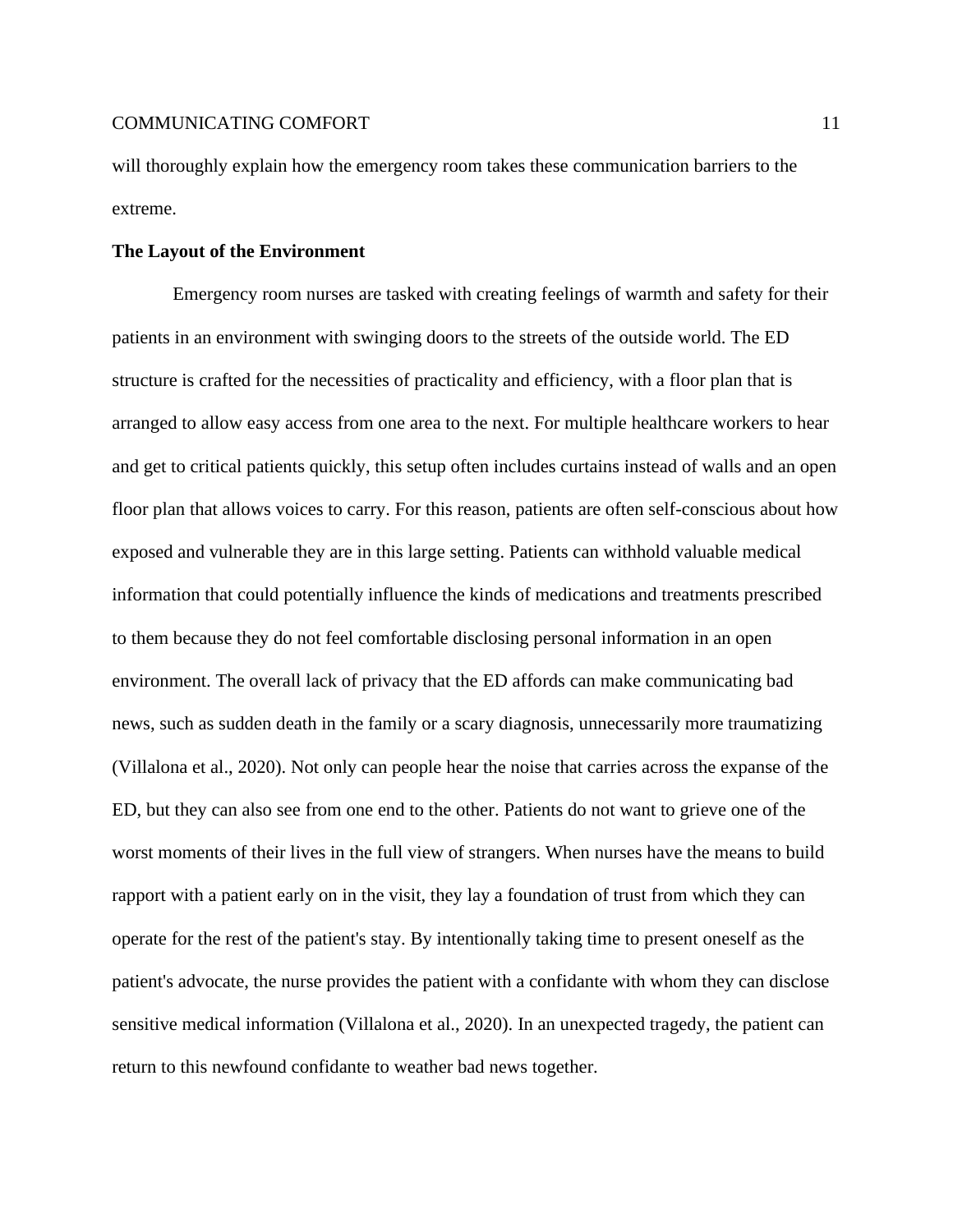# **Time Constraints**

Another unique challenge that the emergency room presents to nurse-patient communication is severe time constraints. In fact, ED clinicians identified "lack of time" as the paramount reason they could not provide as much emotional comfort to patients as they wanted to within the given shift (Pun et al., 2015, p. 7). Many of the life-threatening conditions that arrive at the ED have a quality-control countdown timer that starts when the hospital admits the patient. One of the most well-known examples of this is the door-to-balloon procedure. In this procedure, clinicians have a 90-minute window to identify and open the occluded vessel of a newly admitted heart attack patient (Tungsubutra & Ngoenjan, 2019). If they cannot do so, they have not met a quality assurance metric, an action heavily monitored by the hospital management and medical licensing agencies to ensure that a particular hospital is carrying out best practices. This type of metric is somewhat unique to the ED in that the metrics of other hospital floors have more to do with the cleanliness of care (e.g., prevention of catheterassociated urinary tract infections) and less to do with its speed.

Another source of time-associated pressure that nurses on other floors do not experience is that the emergency room connects directly with a waiting room. To maintain a workflow of patients in and out of the emergency room, clinicians must move patients effectively from the waiting room to the emergency room, and finally to whichever floor matches their specific medical needs. Patients that are stressed and in pain in the waiting room often become angry and even violent in response to waiting for upwards of three hours to be seen. Chaos in the waiting room can stress nurses to move physically stable patients quickly through the system, regardless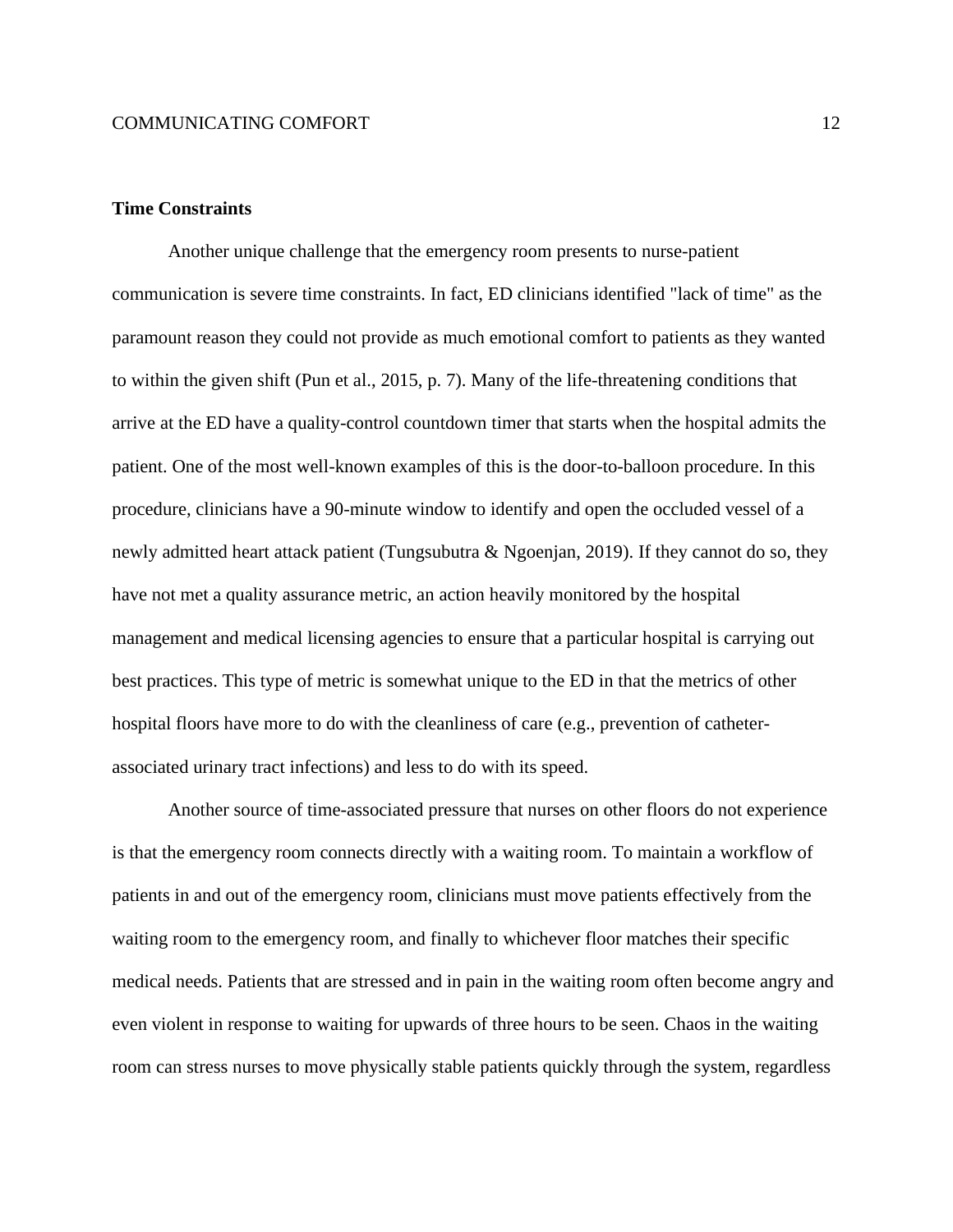of their emotional state. Hospital management has a set time frame, known as the four-hour treatment window, that the hospital must discharge the patients within to prevent patients from reaching a boiling point in the waiting room (Forero et al., 2019). Because clinicians know little about the patient's health history upon admission (entire medical records missing in some cases), their foremost tasks to be accomplished are diagnostic. The initial portion of the patient's workflow through the ED is mainly within the nurse's control, such as assessments and establishing lines and leads. However, the next portion for most patients involves outsourcing them to other specialists on a nearby unit, such as X-ray or CT, which is outside of the nurse's control (Choi & Kang, 2021). A rapidly filling waiting room coupled with the pressure to maintain the same quality of care to meet expected standards pushes nurses to exhaustion.

The revolving door of patients with the expectation of rapidly moving them through the ED can make nurses feel that trying to build rapport with their patients is not just an uphill battle but a losing one. When hospital management only tracks how long it takes the medical team to triage, assess, and handoff each patient as a quality measure, they inadvertently communicate to nurses that this is the primary way their success as a nurse is being scored. In critical situations, nurses subconsciously know that the speed and number of patients is the emphasis of care, with aspects like nurse-patient communication comprising whatever portion of time is leftover (Ramsey et al., 2018). However, because of the time constraints that caused this prioritization in the first place, there is little to no time left over before patients have to be transferred. In order to provide patients with emotional comfort before handing them off to the next hospital unit, emergency room nurses must become creative about how they make the most of the limited time they have with each patient. Some nurses attempt to multitask their medical and emotional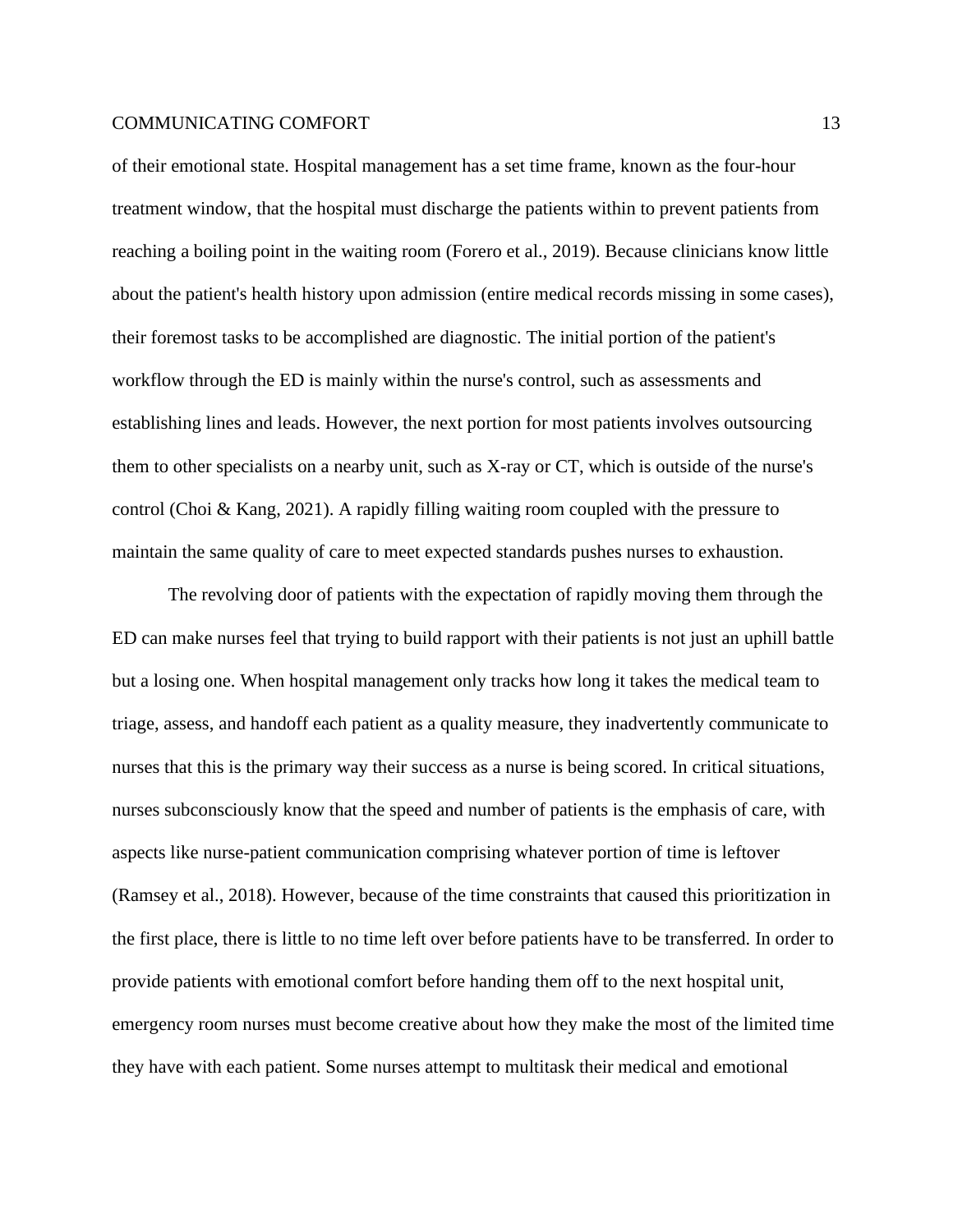responsibilities to their patients by asking them questions or offering encouragement during the assessment. Despite their noble efforts, nurses should not have to squeeze inpatient encouragement between pressing tasks. These short spurt conversations lack the sustained attention and eye contact necessary to establish lasting patient trust (Dang et al., 2017). Additionally, they do not allow the patient the emotional space to share vulnerable health information or express cultural or religious preferences that might alter future compliance in care (Dang et al., 2017).

When nurses constantly delay or shorten soothing conversations with patients to prioritize medical care, patients receive the subliminal message that their caregiver is committed to their physical well-being, not necessarily their emotional well-being. Over time, patients begin to bite their tongues about their concerns or become emboldened to assert their needs in displays of rage or stress that can be incredibly demoralizing to the medical team and other patients (Dang et al., 2017). In either case, the patients still do not feel that the nurse, the person they have come to perceive as their sole emotional caregiver, is listening to them. For emergency room nurses to fulfill this pivotal role, the solution proposed must provide them with the necessary time to build genuine rapport with their patients while they are still in the emergency room.

#### **Workload**

Another aspect of the emergency room environment that stifles the genuine connection between the nurse and patient is the sheer workload per nurse. The usual one-to-four nursepatient ratio in the emergency room can become one-to-six and one-to-eight during peak busy times (Lyneham, 2016). With this degree of work to accomplish, many nurses operate under the false belief that they should accomplish their best in the time they have. They lean on the hope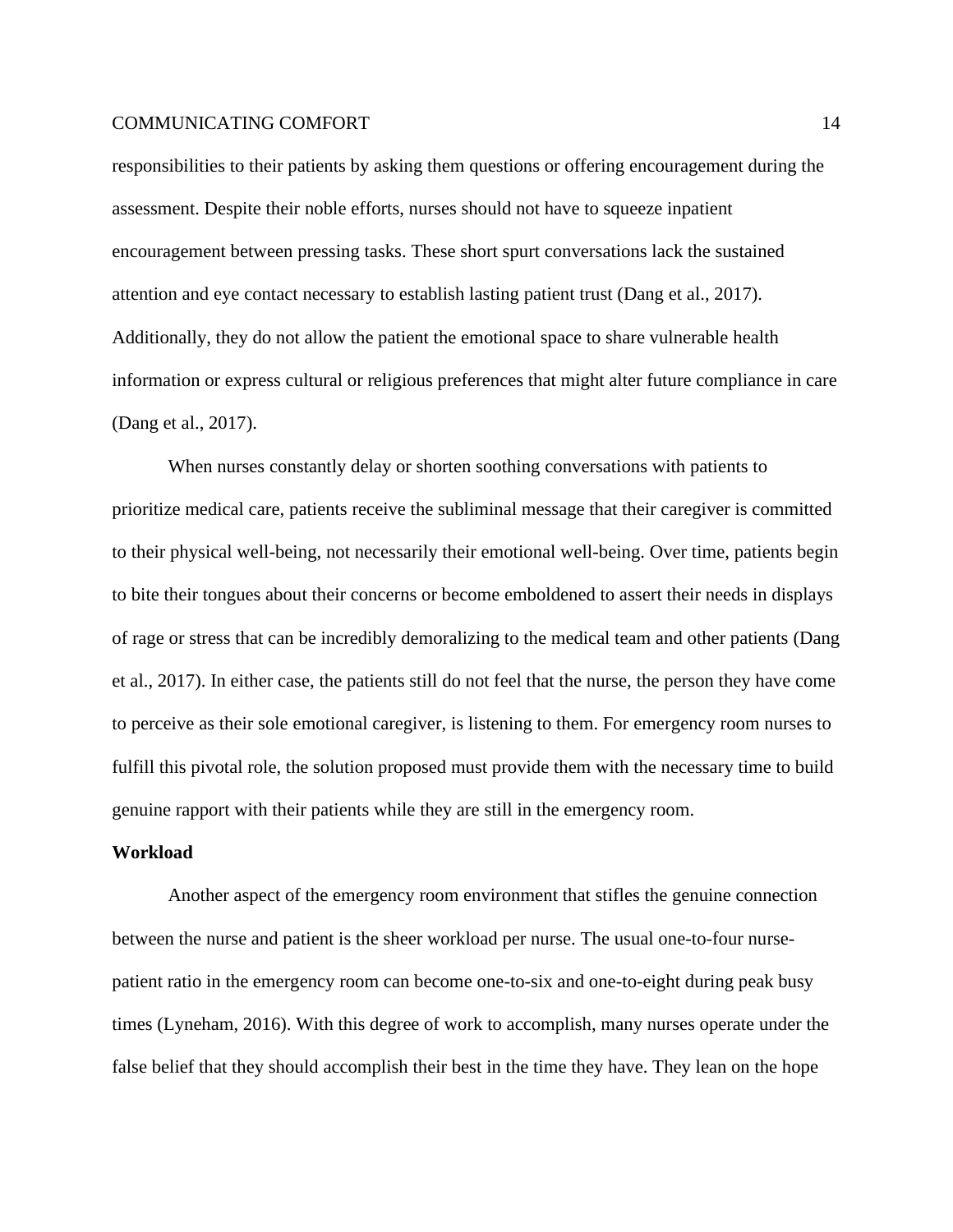that another nurse will provide whatever emotional comfort they cannot provide for the patient on the floor to which the patient transfers. However, according to a study from Olivet Nazarene University, only 13.3% of all emergency room patients are admitted to the hospital for any length of stay (Olivet Nazarene University, 2020). By hoping that another floor picks up the emotional slack, some distressed patients are discharged to the community again, never having experienced sustained compassionate attention from a nurse. This means that the patients' perceptions of the care they receive in the emergency room are not just their first impression of the hospital but their only impression of it. The adage "You never get a second shot at a first impression" applies here in that patients form their beliefs and trust surrounding medicine from their hospital experiences.

The workload of the emergency room is also notorious for being one that fluctuates wildly, as patients can come in with injuries varying from a sprained wrist to left-sided weakness related to stroke. On other units such as intensive care, most hospital managements require nurses to have a one-to-one nurse-to-patient ratio because they only care for critically ill patients. Since emergency room nurses take care of an array of patients with varying severities of illness, hospital management gives them a more liberal nurse-patient ratio, usually one-to-four. When one of their four patients' conditions suddenly devolves into being critically ill, however, they are left with the workload of an intensive care unit nurse with the staffing ratio of an emergency room nurse. When all of her attention is on stabilizing the critically ill patient, she can postpone care to her other three other patients, whose injuries are at different levels of severity. The unique ebb-and-flow nature of the emergency room causes nurses to be both in and out of a sustainable nurse-patient ratio throughout their shifts (Chan et al., 2010).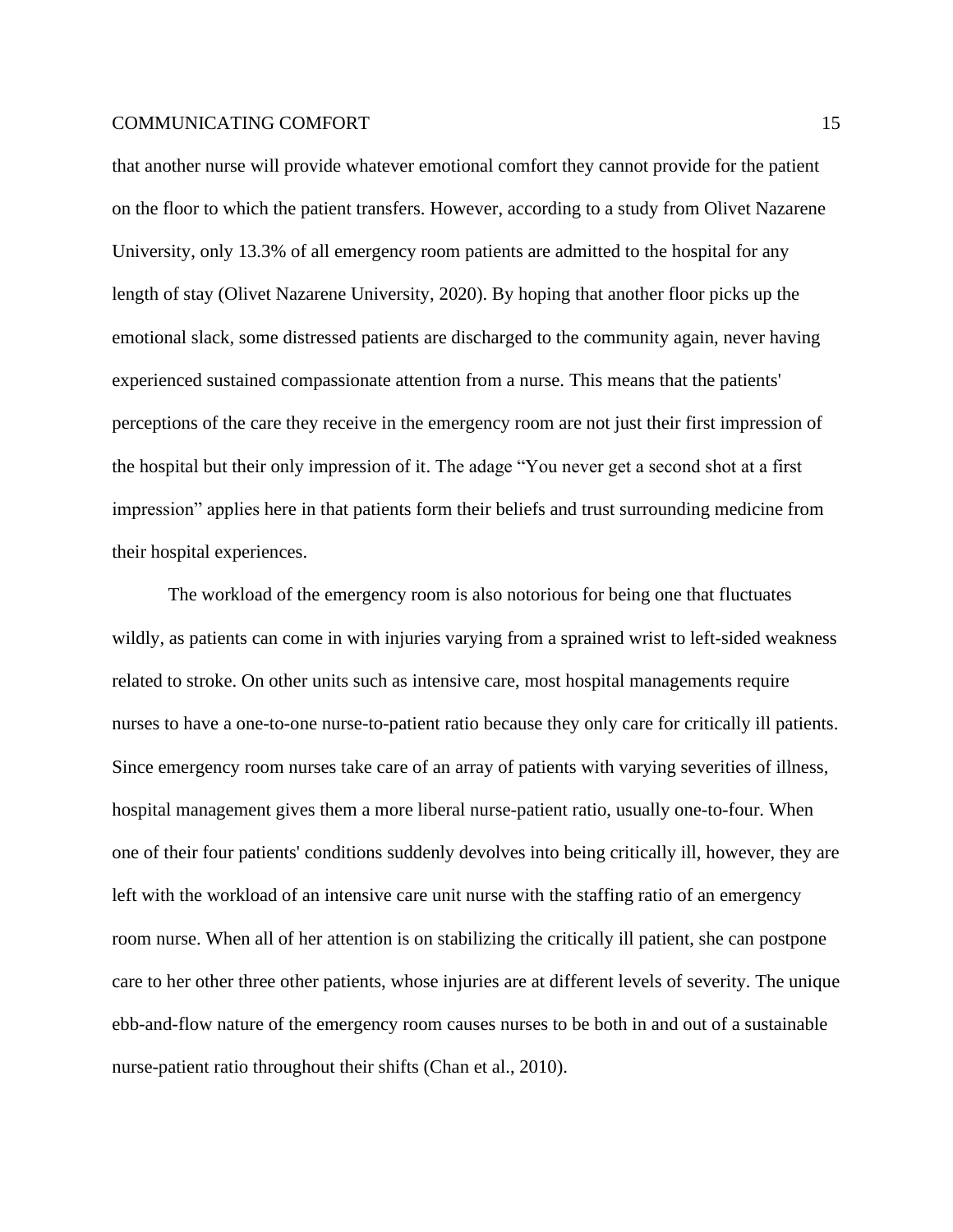Another adverse effect of the heavy workload experienced by nurses is frequent interruptions in their thought processes. Their workload also causes them to postpone providing patient care to complete non-nursing tasks. In hospitals with unsafe nurse-to-patient staffing ratios and few technicians, nurses must fulfill multiple roles that management would usually delegate to emergency room technicians. Technicians can obtain vital signs, start IVs, and place ECG leads. With these preliminary tasks out of the way, nurses have time to do tasks that require the critical thinking associated with their level of expertise, such as interpreting the ECG rhythm and requesting the correct medication to treat it from the doctor. Most importantly, nurses get to remain in their "nursing mode" longer without sporadic losses of attention and disruption of activity.

Although these distractions may seem an inevitable part of working in a chaotic environment, multiple studies have shown that the number that emergency room nurses face are potentially fatal to patients. Nursing researchers assert that hospital management must be proactive about minimizing unnecessary multitasking: "Because repeated interruptions can increase the risk of errors, department managers should involve other clinician leaders in identifying interventions and procedural changes to mitigate or eliminate low-priority interruptions" (Forsyth et al., 2018, p. 622). The majority of the aforementioned errors are lifethreatening medication errors of both dosage and type and communication errors in obtaining a thorough patient history, leading to future prescription errors or incorrect diagnoses. Emergency room nursing researchers Jessica Castner and Heidi Suffoleto (2018) note that, "Fragmenting the clinician's workflow, through interruption, is a patient safety and flow issue by taxing the accuracy of memory, increasing errors on decisions made on similar patients, increasing the time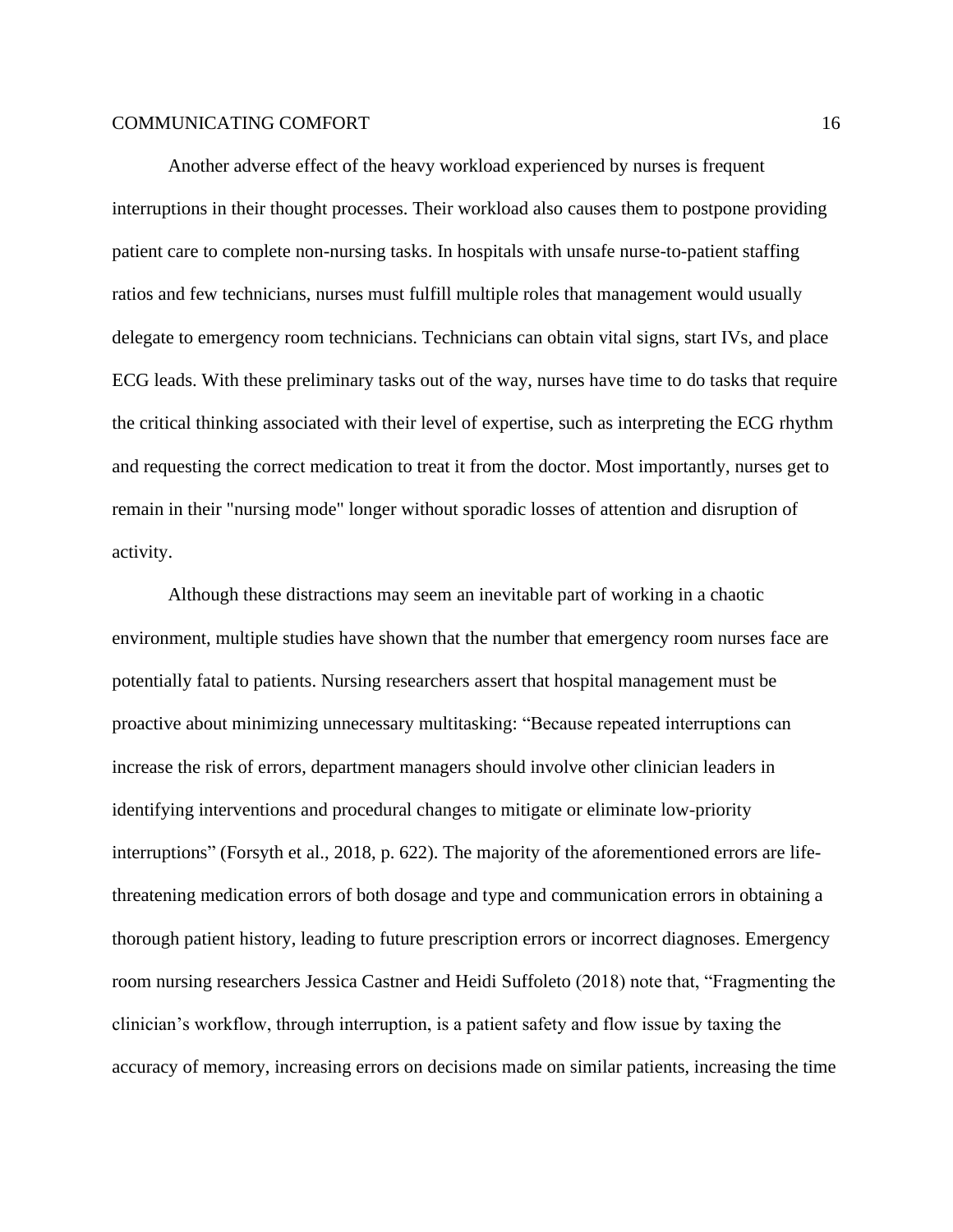to re-orient and complete the original task, and escalating the inaccuracies in completing the primary task" (para 6). Even the most expert nurses under the weight of an unsustainable workload are apt to make these errors, leaving time to step into their emotional caregiver role sparser than ever. When every minute of the nurse's attention is necessary to maintain patient safety, there is very little to no time to set aside for intentional emotional engagement with the patient.

#### **The Solutions Addressing These Barriers**

From the previous paragraphs, it is clear that for the mutual benefit of both nurses and patients, there must be more intentional conversations to communicate comfort happening between nurses and patients. The barriers to these necessary conversations are well ingrained within the environment of the emergency room itself, which has prompted nurses to accept fewer positive nurse-patient interactions as an inevitable part of choosing emergency medicine as their specialty. However, neglecting the indispensable emotional caregiver role can never be acceptable, even in environments that make it more challenging to accomplish than others. Current evidence-based research highlights the following three solutions as being adept at surmounting barriers of environmental layout, time constraints, and workload to increase patient satisfaction in nurse-patient interactions: creating an alternative layout; implementing a waiting room-specific nursing role; and decreasing the nurse-patient staffing ratio.

### **Solution 1: Alternative Layout**

The first and easiest solution to increasing comforting nurse-patient communication in the emergency room is to change the room's environment to facilitate more frequent and betterquality communication. Nursing researchers have statistically demonstrated that nurses spend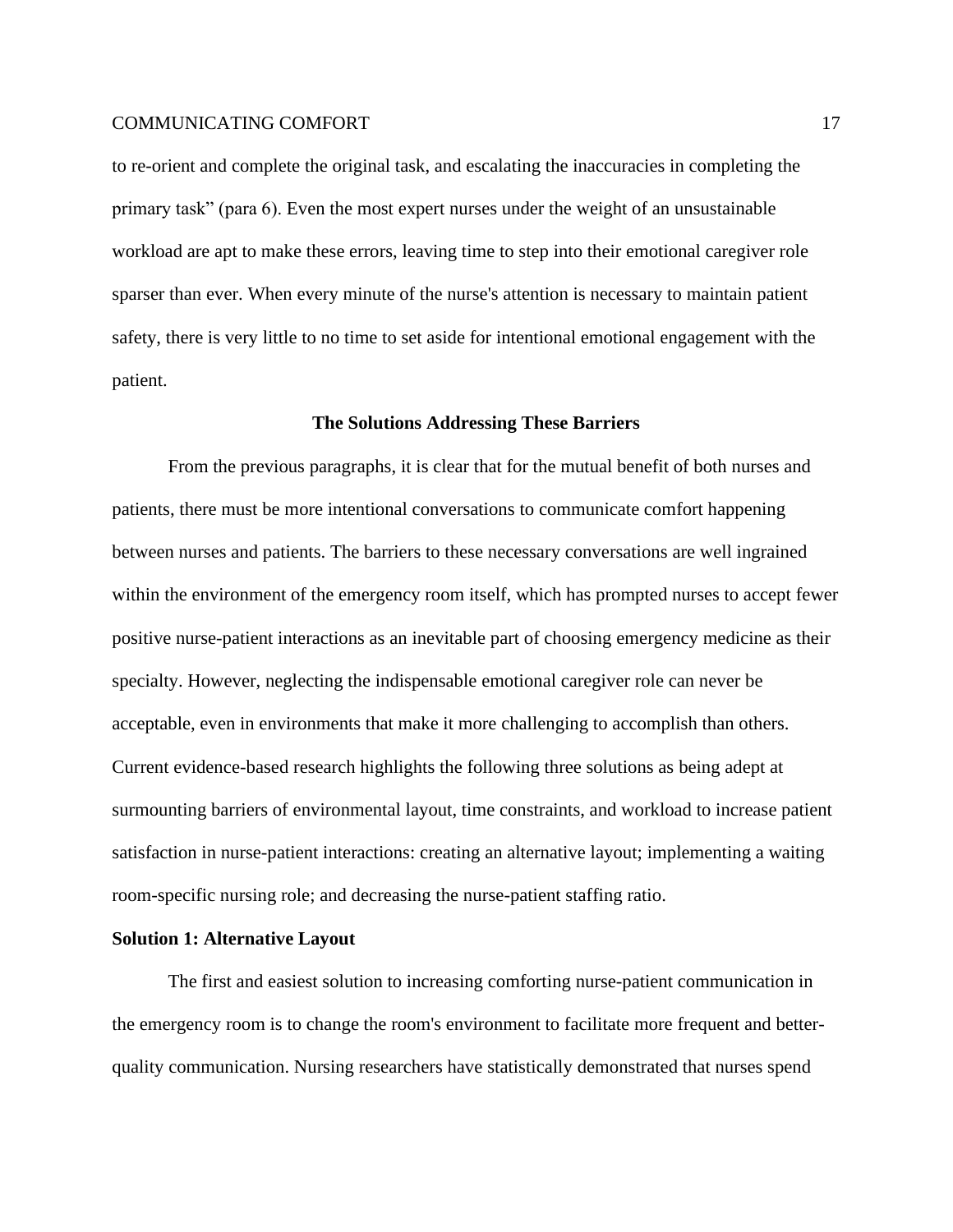most of their time communicating in nurse-to-nurse communication rather than nurse-patient and nurse-physician (Real et al., 2017). Researchers hypothesize that the environment of the nurse's station could be a critical contributing factor to why this phenomenon exists (Real et al., 2017). The classic layout of the emergency room features a centralized nurse's station surrounded by multiple tiny patient rooms, or cubicles, with transparent glass walls or pull-back curtains. Nurses can hear and see what is happening within each patient's cubicle from the centralized station. When a nurse needs to update another nurse on a patient's care plan, they are accustomed to returning to the nurse's station to convey that information to a colleague. However, current patient feedback reveals that patients feel isolated from their treatment plan when nurses return to the centralized station to have conversations surrounding their care (Fay et al., 2019). Keeping the nurse in the patient's room or in closer proximity provides more opportunities for nurses to educate and build rapport with patients (Elkholi et al., 2021). The ideal layout would make nurse-patient communication equal to or greater than clinician-to-clinician communication and take place more often at the patient's bedside (Fay et al., 2019)**.** By having multiple decentralized nursing "pods" throughout the emergency room, nurses have more conversations with the physician and other nurses directly over the patient's bed, rather than in the hallway or at the centralized station, which excludes the patient (Fay et al., 2019). A decentralized nursing station allows emergency room nurses to participate in the mutually edifying bedside nursing experience that their colleagues on other floors do more of the time. By having a less unified meeting place for nurses and physicians, the environmental structure coaxes clinicians into having conversations about patient care wherever the patient is.

The decentralized nurse's station solution has also scored remarkably well with patients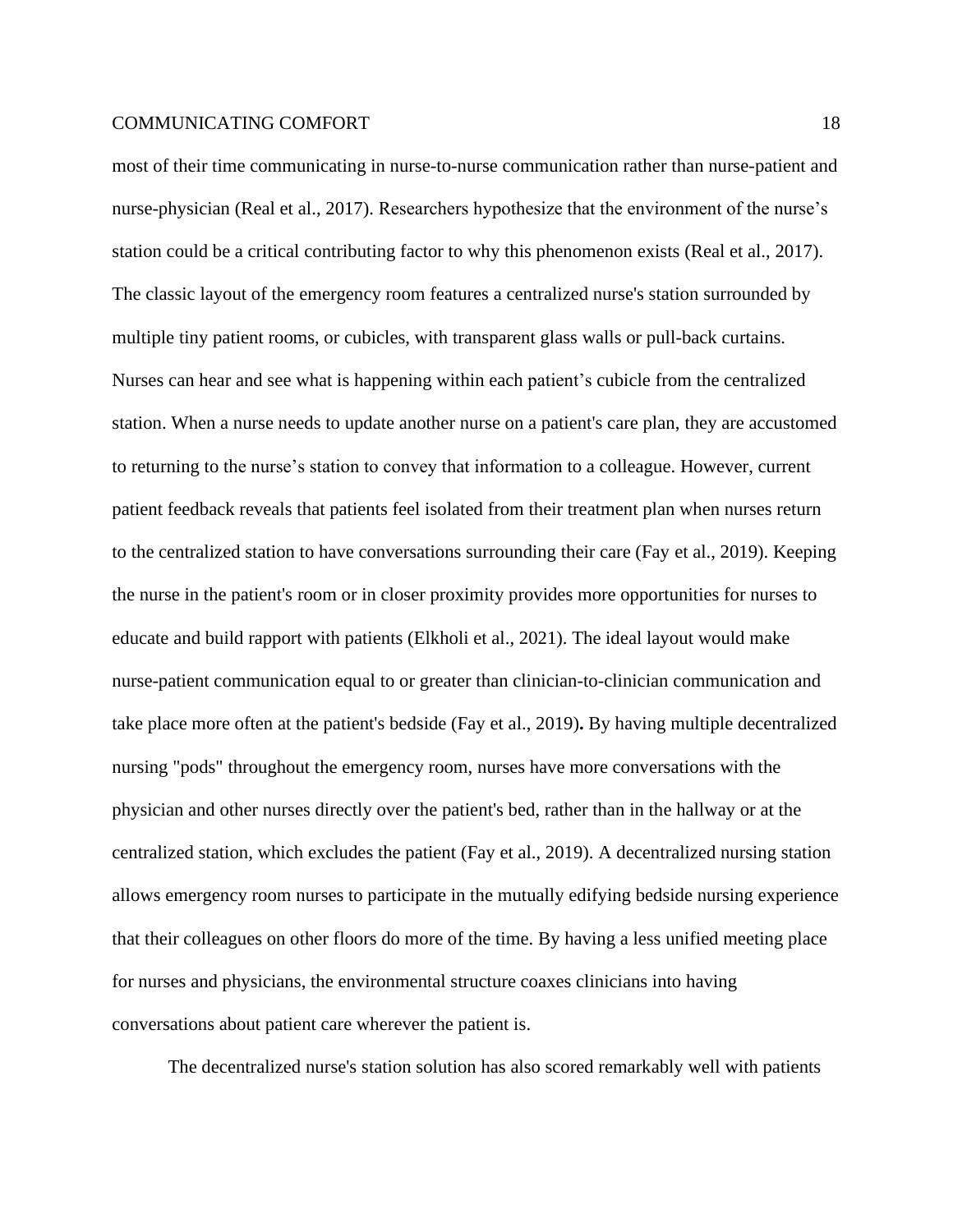on HCAHPS exit surveys, short for Hospital Consumer Assessment of Healthcare Providers and Systems (Fay et al., 2019). The federal government requires hospital management to provide discharged patients with these surveys in compliance with Medicaid and Medicare quality assurance protocols. Consistently negative patient reviews of hospitals and clinicians can force the hospital management to pay out of pocket for patients who can not afford their treatment. HCAHPS exit-surveys from three different studies revealed that EDs with a decentralized nursing station scored the highest in three key indicators of patient satisfaction: "promptness in response to call," "remaining informed by the nurses," and "nurse attitude toward patient/family requests" (Grimes et al., 2017, pp. 42-43). An additional study echoed these results, with those units featuring decentralized nursing stations scoring consistently higher in all patient satisfaction parameters than their single centralized nursing station counterparts (Friese et al., 2014). Patients are more inclined to voice their concerns with a nurse that they consistently see seated directly outside their bedroom. Emergency rooms with a layout of multiple nursing station pods dispersed among the patient rooms are aptly coined "neighborhoods" to express the community they hope to achieve (Fay et al., 2019). By changing the emergency room layout, researchers are hoping to change the entire emotional atmosphere of the room and, subsequently, the nurse-patient dynamic.

This solution is not only more cost-effective than the two following ones, but it is also the most easily implemented without the hiring and training required for implementing new staff (Fay et al., 2020). The currently hired and skilled staff learn to operate differently in a new environment and become accustomed to the new layout over time. The downside of this solution is that modern research has not proven its success in surmounting the barriers of time constraints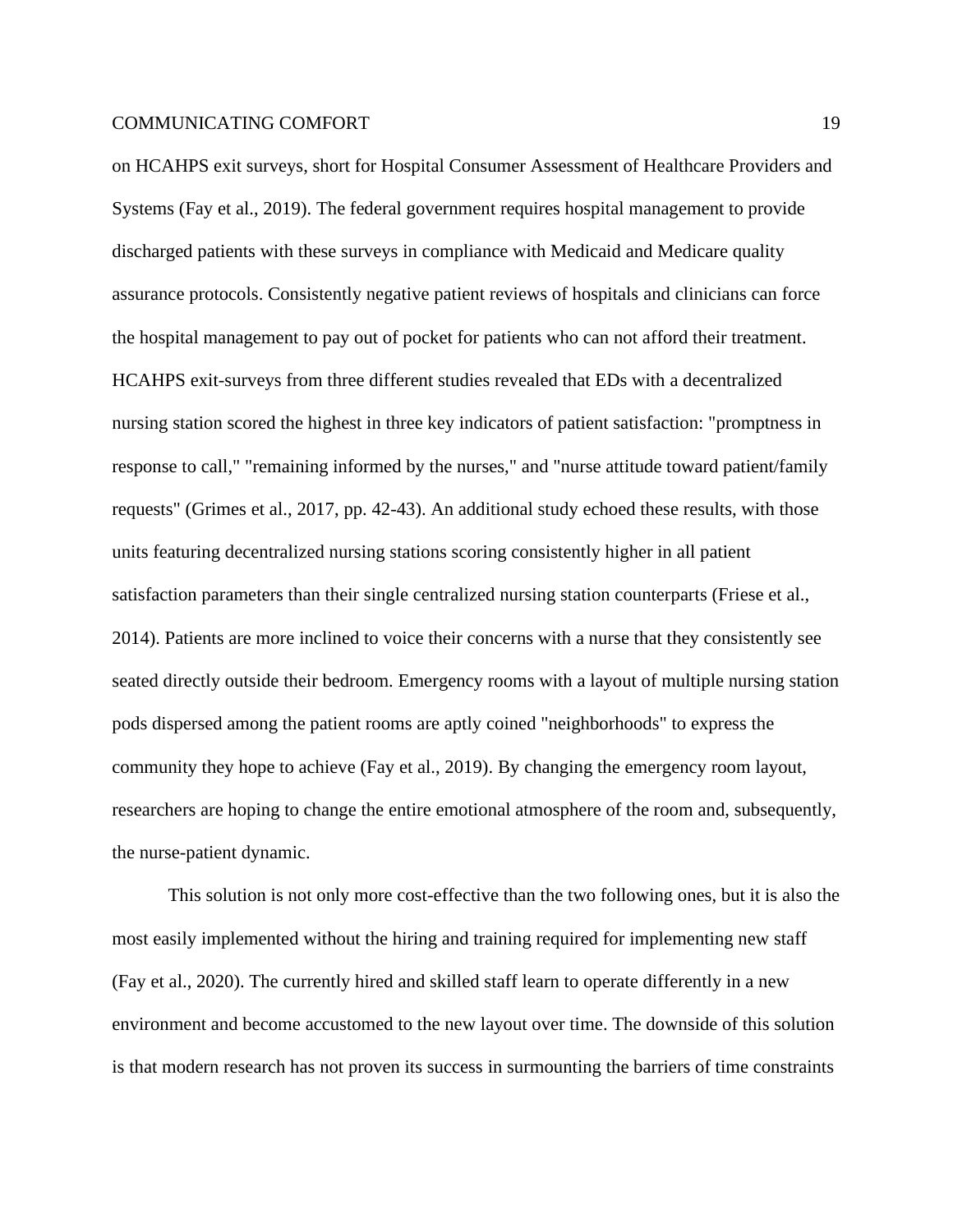or workload in any statistically significant way, only in layout. Although increasing nurse-patient communication will aid in nurse retention and patient satisfaction, this solution does not address the ebb-and-flow patient load of the ED like the following two solutions do (Fay et al., 2020). When addressing a sudden spike in new patients or surmounting the barrier of time constraints, having more workers and implementing specialized roles for communication are better long-term solutions.

# **Solution 2: Waiting Room Specific-Nurse**

Another solution to increase patient satisfaction while overcoming the emergency room environment is assigning a nurse specifically for the waiting room post-triage area (Innes et al., 2019). When there is no treatment space available for patients, they are moved to a waiting area and placed in a queue based on the severity of their injuries. Traditionally, these patients are taken care of only by a triage nurse specializing in clinical decision-making and advanced assessment techniques. However, the role of the waiting room nurse has taken significant precedence in recent literature because the problem of overcrowded waiting rooms has gone from a rare occasion in the emergency room to an expected daily occurrence (Savieto et al., 2019).

Having an experienced nurse practitioner work alongside the triage nurse has been repeatedly shown throughout recent studies to increase patient satisfaction and safety within the ED (Innes et al., 2019). Although the nursing boards have not officially established the exact qualifications for this role, they are clear that the individual must be well-versed in the clinical skills of emergency medicine. With that skill set as her foundation, her role's emphasis becomes her ability to soothe and ensure patient safety throughout the triage process (Innes et al., 2021).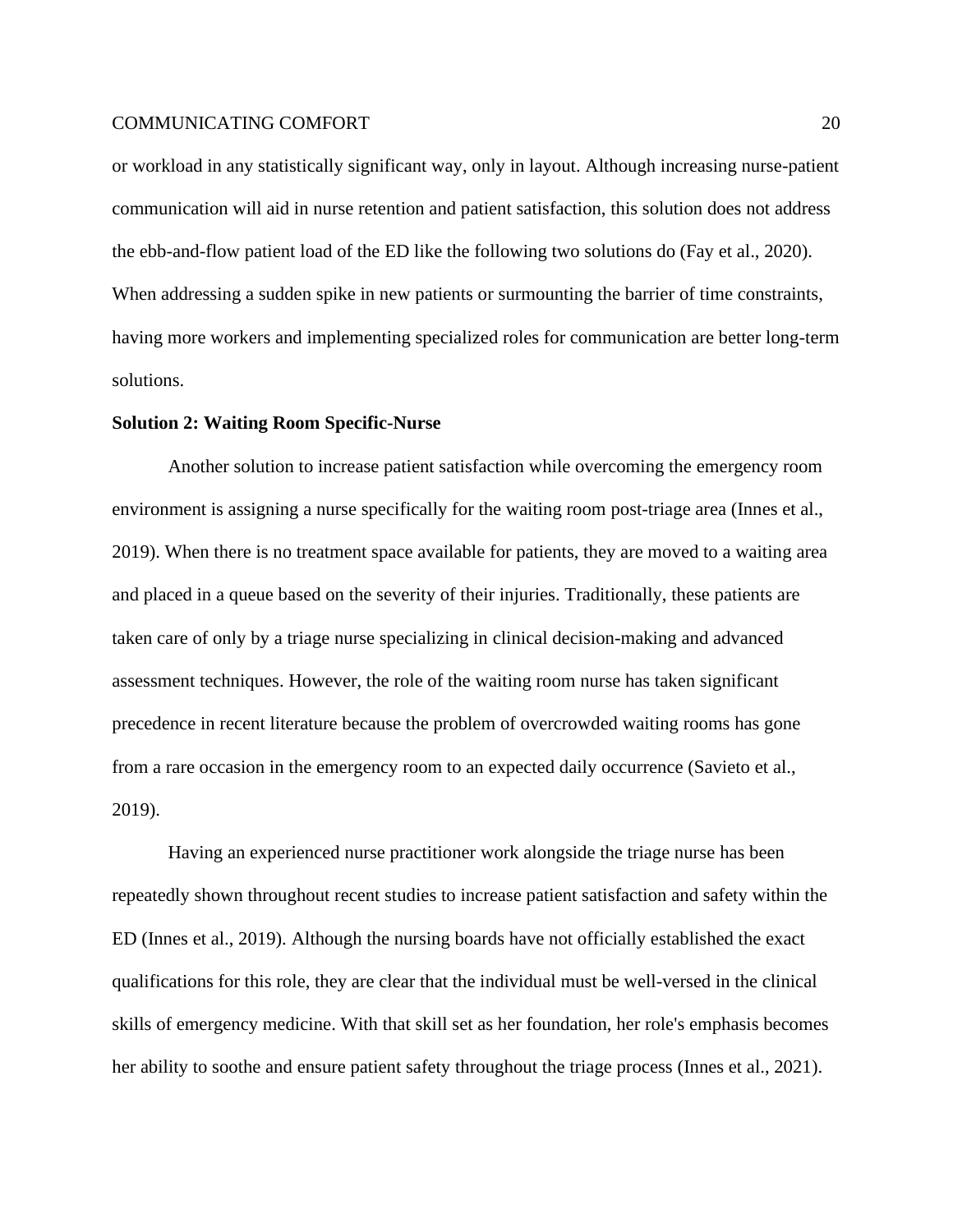The waiting room nurse would be adept at non-verbal communication (reading and exhibiting comforting body language), conflict de-escalation techniques, and the art of rapidly developing rapport with waiting patients and families (Innes et al., 2018). In this way, she ensures that each patient receives one-on-one attentive listening at the height of their stress from a nurse right away. By having a waiting-room-specific nurse, hospitals ensure that all patients will receive a positive perception of medical caregivers and emotional comfort before leaving the emergency room to another hospital floor or re-entering the community.

Additionally, this solution addresses the barriers of time constraints and workload by making the waiting room environment a better holding place for patients until the other nurses can attend to them. Implementing the role of the waiting room nurse practitioner is particularly effective at addressing the barrier of time constraints. Emergency room nurses are relieved of the pressure that the waiting room is overflowing into their workspace by delegating that task to the waiting room nurse. Because waiting room nurses can establish the nurse-patient therapeutic relationship from the time the patient enters the hospital's front door, they set up their colleagues for success by providing them with calmer, less defensive patients (Innes et al., 2021). Johns Hopkins Department of Emergency Medicine (2016) found that implementing a waiting room nurse caused emergency room nurses to be more than twice as likely to report more positive interactions with patients when they arrived from the waiting room.

Furthermore, patients were 14% less likely to report "Never" when asked if they had been updated on their plan of care throughout their emergency room stay in hospital exit-surveys (Johns Hopkins, 2016). By having a waiting-room-specific nurse to begin the process of emotional stabilization and building rapport with patients, the workload of all the subsequent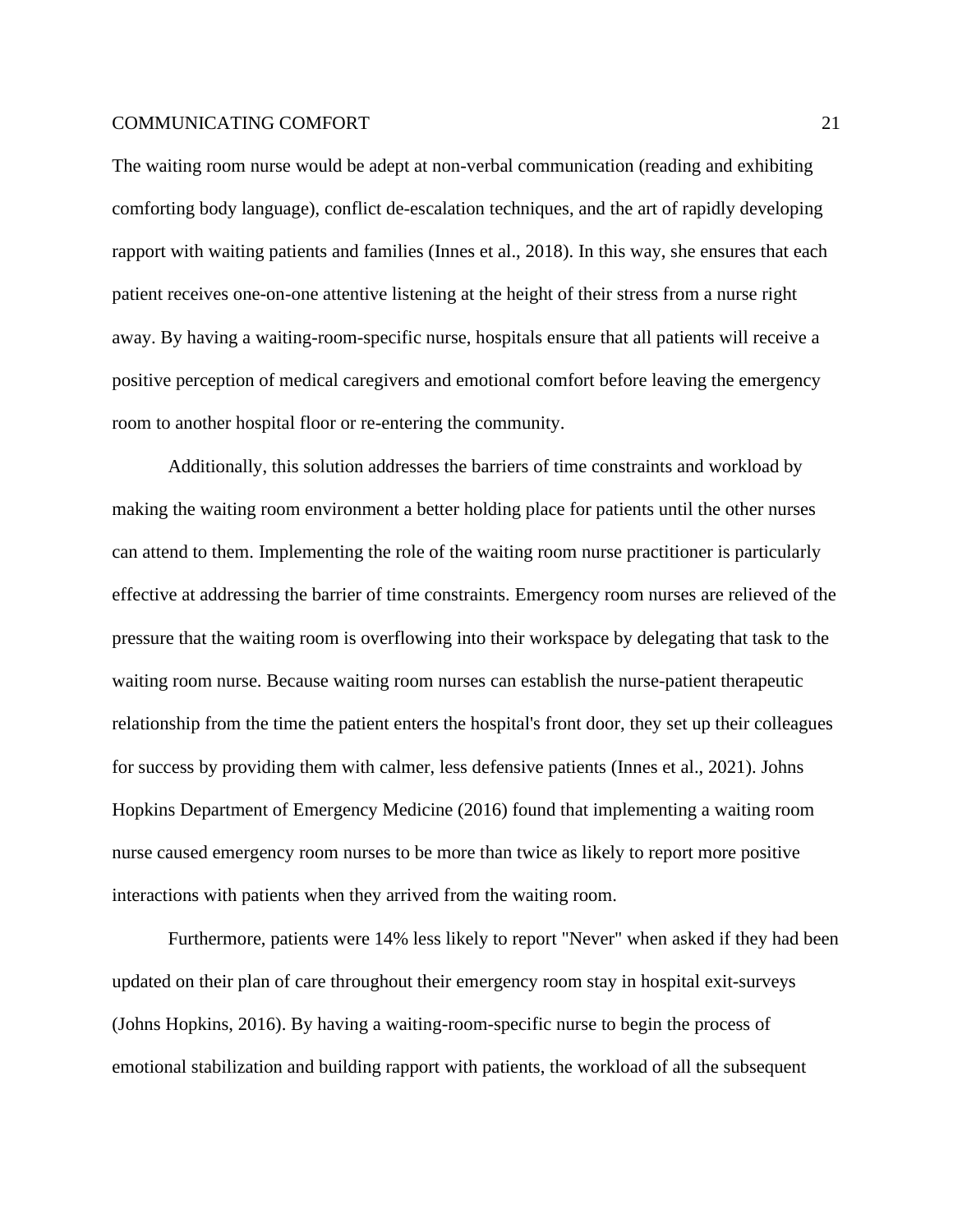nurses will decrease as they only have to build upon her previous work. Waiting room nurses can collect a more thorough patient history, identify cultural and religious needs, and pass that information onto the next nurse to create a unique patient experience in which the patient feels genuinely listened to.

The waiting room nurse also relieves nurse workload by serving as a patient educator in two different ways (Innes et al., 2018). Firstly, the nurse clarifies the ED processes to the patients and their families, which helps to absolve confusion and distress about what happens next. Communicating why there are delays in care and providing frequent updates of their place in line has been shown to decrease patient agitation significantly (Innes et al., 2018). Patient satisfaction is drastically improved when patients have a familiar face making rounds to check their condition and prompting them to let her know if they begin to feel worse or have questions (Innes et al., 2018). Secondly, waiting room nurses are skilled enough to help patients in the emergency room with non-urgent injuries through education. For example, if a patient comes to the emergency room stating that they have a second or third-degree burn, the waiting room nurse can assess the patient's wound and determine it to be mild skin irritation, not a burn. The waiting room nurse can educate them on how their injury is not severe and what local treatment to seek next. In this way, an emergency room nurse will never have to multitask with this patient among her other critical ones. The waiting room nurse has already listened to and addressed this patient's needs in the waiting room itself (Innes et al., 2018). In current waiting rooms with just a triage nurse, the aforementioned patient with a minor skin injury will become frustrated as his treatment is delayed in favor of more critically injured patients. Unless hospitals implement a waiting room nursing role, many patients like him will leave the hospital feeling unheard and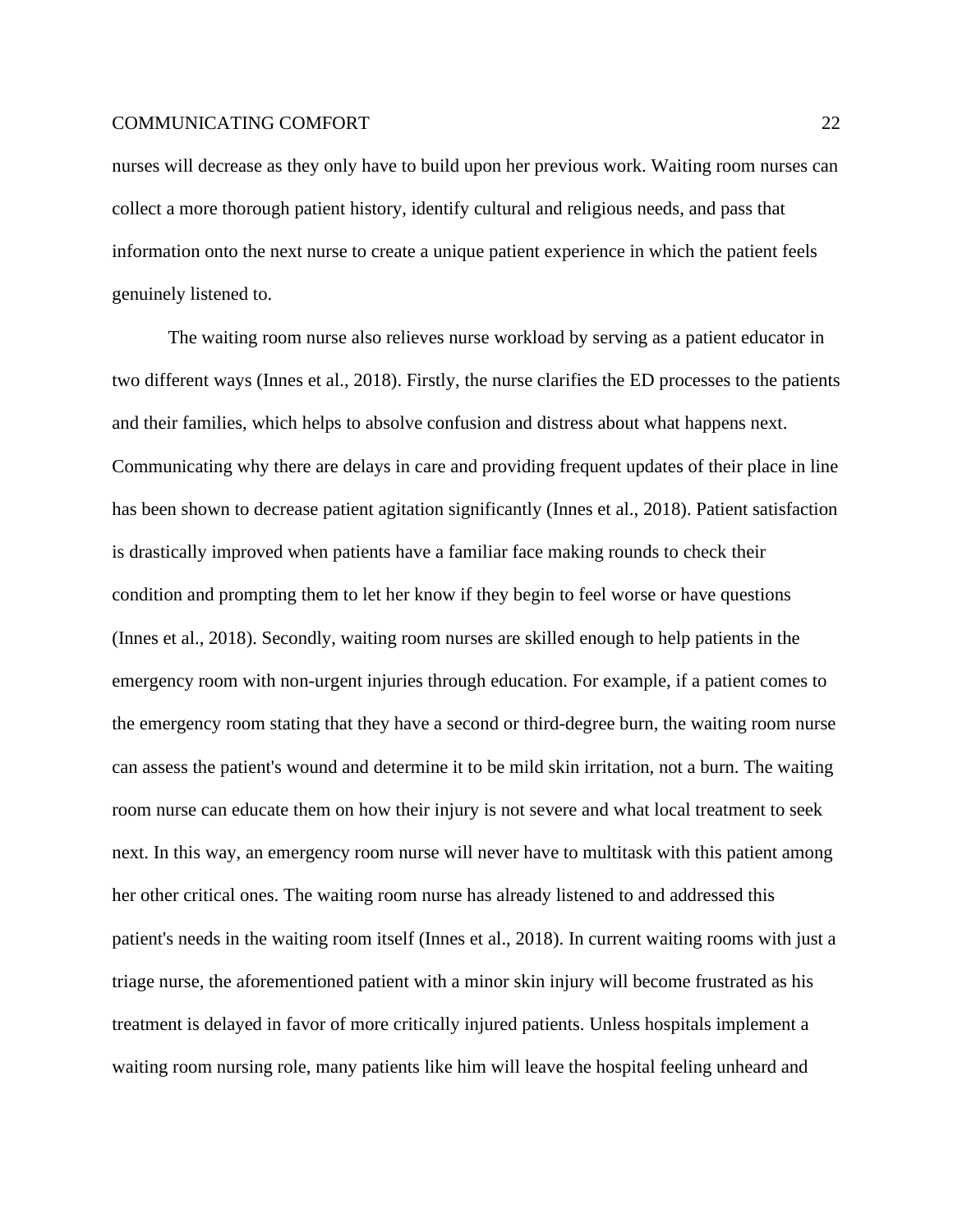without instructions on what to do next.

### **Solution 3: Safer Staffing Ratios**

Among all the possible solutions suggested, implementing safer staffing ratios is undoubtedly the most effective at increasing patients' overall satisfaction with their quality of nursing care (Ramsey et al., 2018). When nurses are not stretched thin from doing the work that should have been allocated to emergency room technicians or split among their colleagues, they are allowed to do the job they signed up for, especially their role as emotional caregivers. Even though the aforementioned quality time metrics still exist under this solution, nurses have more time remaining than usual for each patient because they do not have as many patients (Ramsey et al., 2018). Having a larger workforce enables them to meet the quality time metrics goals set out by licensing agencies without sacrificing patient safety and emotional succor (Ramsey et al., 2018). Additionally, when nurses have more time with their patients, they can use that time to delve into more meaningful forms of communication featuring open-ended questions and sustained eye contact. Patients who perceive that their nurse is actively trying to engage with them can better emotionally regulate with the nurse and feel encouraged to voice concerns and preferences regarding their treatment.

Furthermore, having a nurse-to-patient ratio of one-to-three instead of one-to-four means that nurses are better able to shoulder rapid fluctuations in workload from having one of their patients suddenly deteriorate. Having work pile up to a reasonable extent is unavoidable in these circumstances. However, the amount of work that the nurse returns to after stabilizing one of her patients should not be the insurmountable amount that it currently is in most hospitals. By having two patients instead of three to return to, the nurse has more time leftover to divvy up among her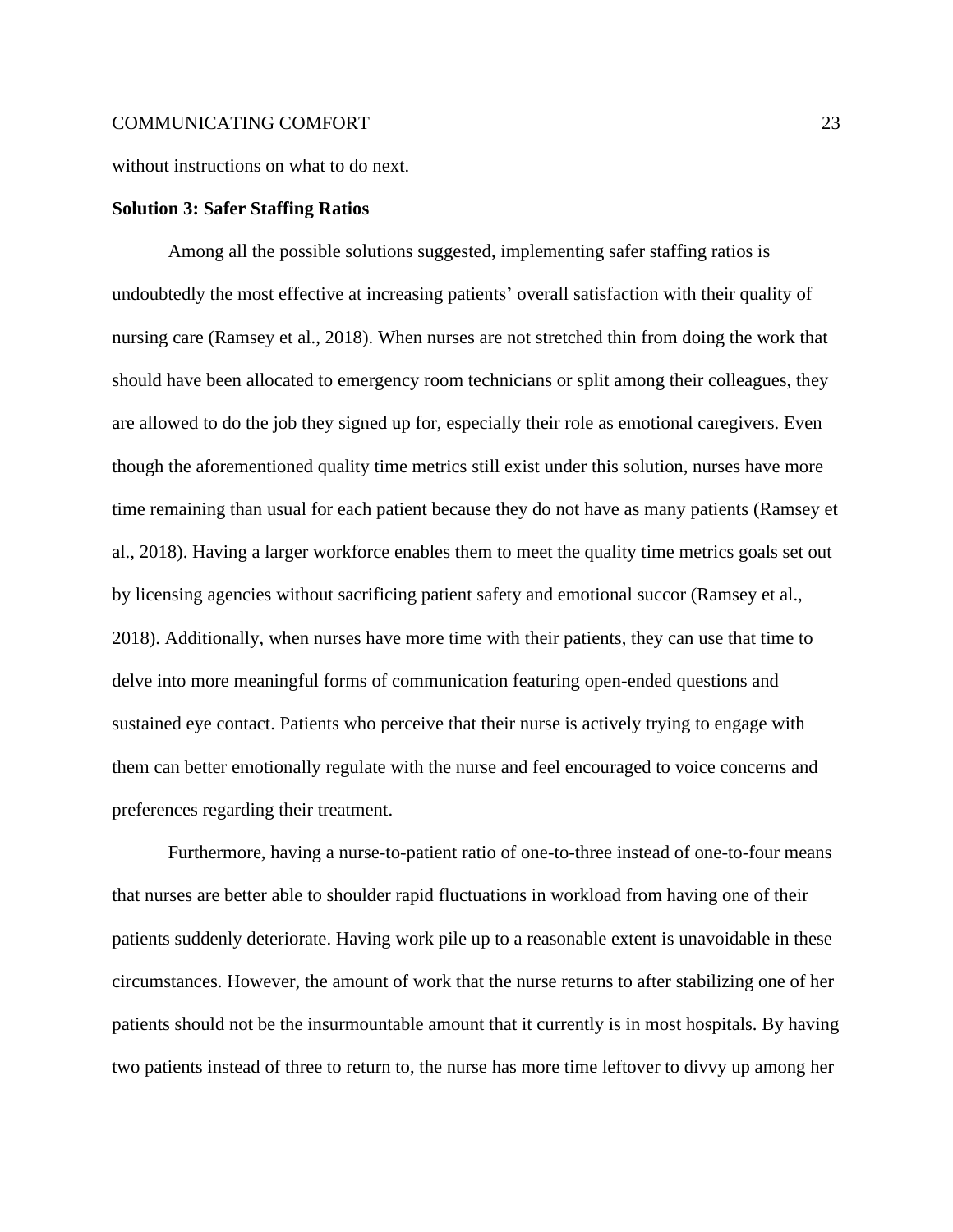patients for social and emotional interventions specifically. With more colleagues to shoulder the workload, nurses have the time and energy to add these interventions to their care plan as a distinct block of time dedicated to communicating comfort rather than a goal they hope to achieve while multitasking their other obligations.

The most considerable downside to this proposed solution, and subsequently why more hospital managements do not implement it, is that hiring more nurses and emergency room technicians is inherently expensive. Nursing salary comprises the most significant percentage of the hospital budget, with hospital management allocating over 30% of the monthly budget to their wages (U.S. Bureau of Labor, 2020). However, hospital management systems that believe they are saving money by not hiring more nurses or technicians are only doing so in an initial, temporary way. Each percentage change in nurse turnover increases or decreases the budget of an average hospital by an amount of \$270,800 per year (Plescia, 2022). Additionally, finding and retraining new nurses to fill the places of those that quit costs hospitals \$40,038 on average per nurse (Plescia, 2022). This exorbitant amount does not consider the money hospitals lose in reimbursing patients for medication errors or complications related to incorrect diagnoses from insufficient patient histories. The relationship between decreased nurse-patient communication and increased critical patient incidents is well established throughout modern research (Pun et al., 2015). Since nurses spend the most time at the bedside with the patient compared to anyone else on the medical team, they are adept at catching subtle changes in patient mood and presentation that could signal an impending stroke or heart attack. The time constraints that nurses face also increase when there are too many patients for each nurse. For every three additional patients that nurses care for in 24 hours, the waiting time for patients to receive a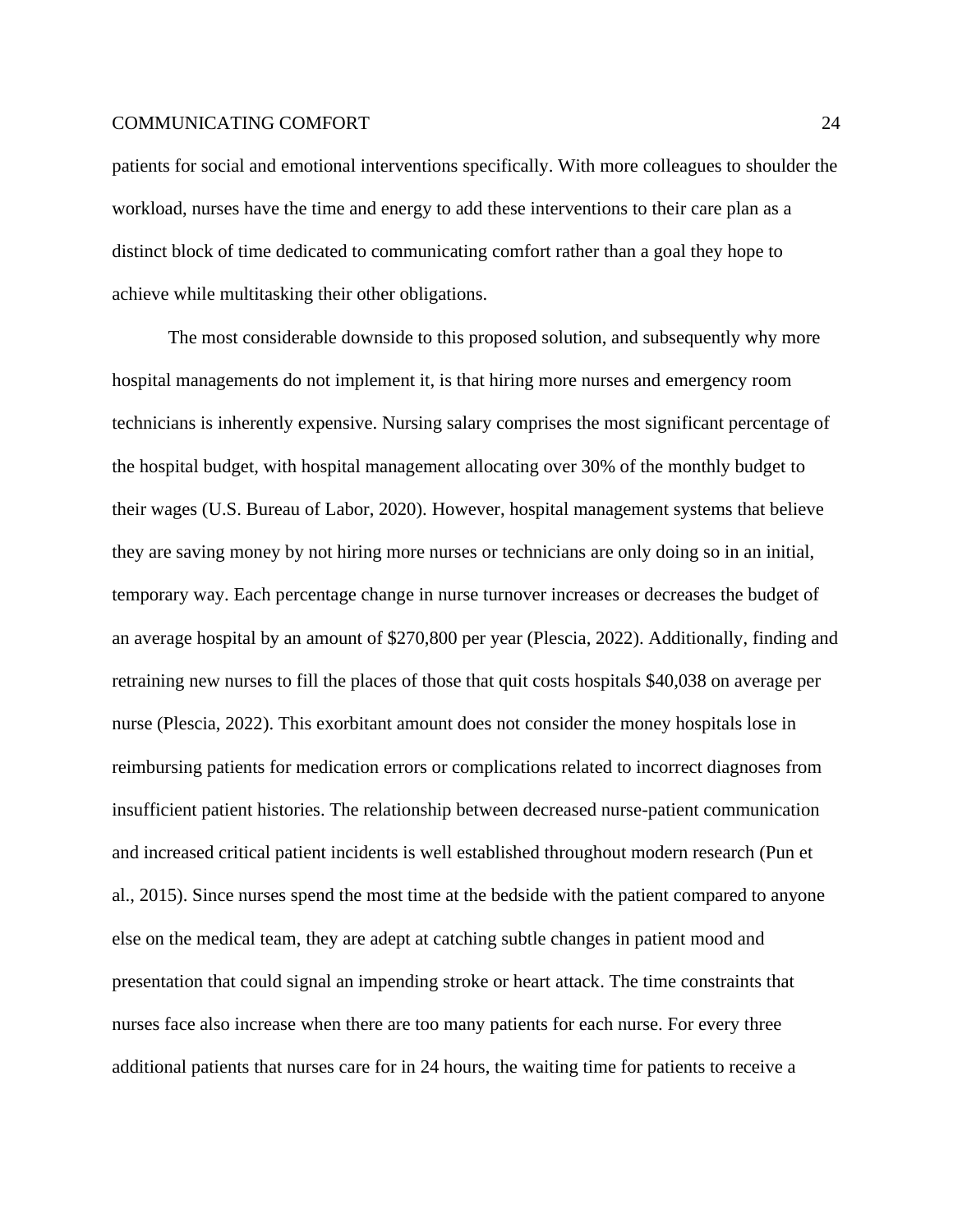diagnostic evaluation that can identify life-threatening internal injury doubles (Shindul-Rothschild et al., 2017).

Ultimately, the primary reason major hospital corporations do not invest in empathetic communication by making necessary changes like those suggested is that they do not perceive it as a priority. To them, nurse-patient communication is an extraneous part of patient care that does not carry the same effect on the hospital's bottom line as the other aspects of care do. Spending an extra ten minutes to help a patient emotionally decompress after receiving devastating news is not a measured quality metric for nurses like the door-to-balloon procedure. However, that does not mean that the repeated neglect of the soft skills in the emergency room will not eventually backfire against the hospital through patient satisfaction surveys. To remain compliant with the Affordable Care Act's stipulations, hospitals must send satisfaction surveys to discharged patients featuring questions like, "During this emergency room visit, how often did nurses listen carefully to you?" and "During this emergency room visit, did nurses spend enough time with you?" (Ye et al., 2022). Too many responses in the negative to these questions prompt the federal government to cut reimbursement to that hospital forcing them to eat the cost of medical care from patients who cannot afford to pay for part or all of their bills (Ye et al., 2022). Questions related to patient satisfaction contribute to almost a third of the total performance score on these surveys, making it a key hospital quality indicator (White et al., 2019). Having multiple technicians and a safe nurse-to-patient staffing ratio gives nurses more time to step into their emotional caregiver role with each patient.

#### **Conclusion and Recommendations for Further Research**

Hospitals must make fundamental changes in the current way emergency rooms are run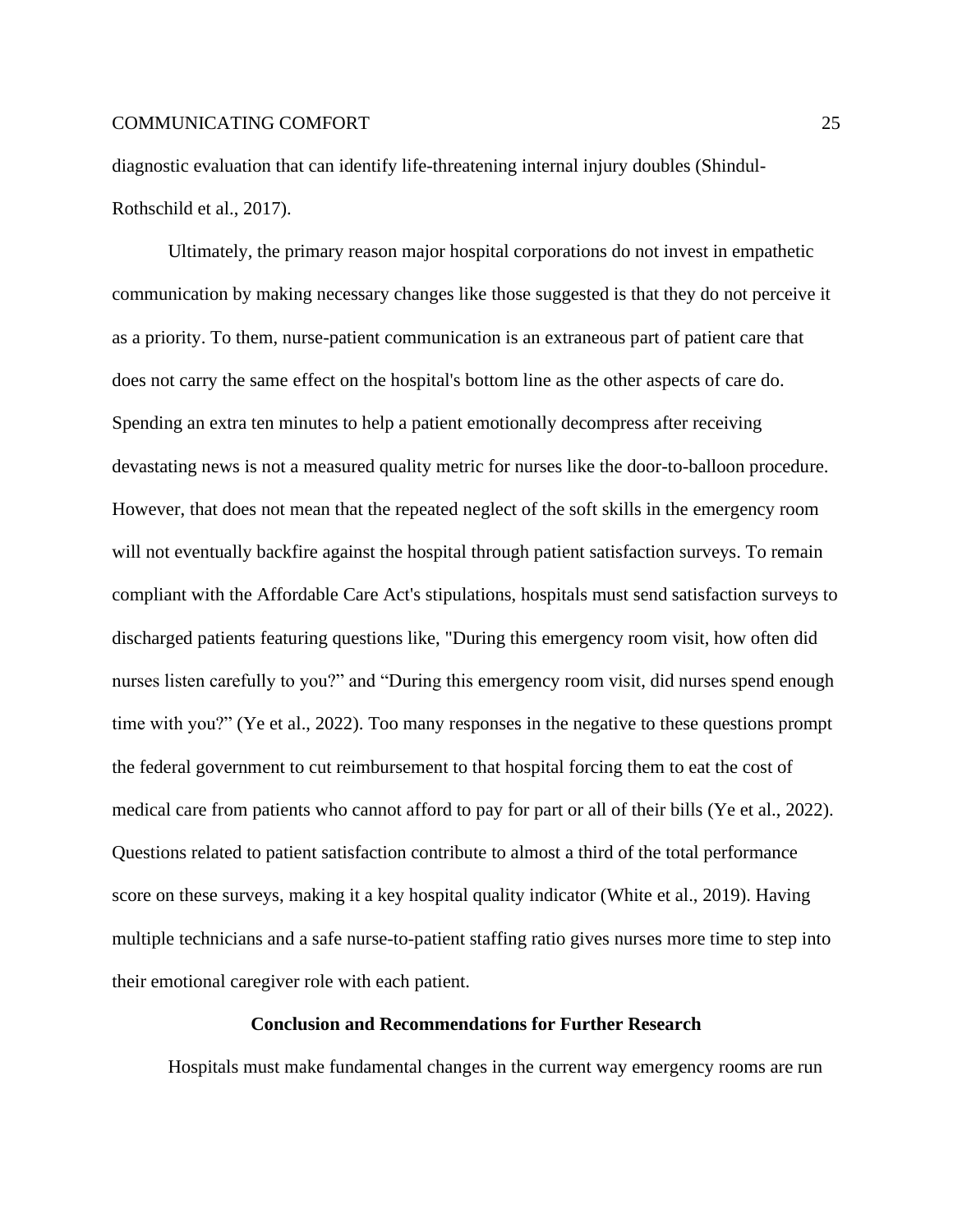not only for patient safety and comfort but also for the mental health of nurses. The lack of nurse-patient bonding in the ED affects both parties negatively and the hospital experience overall. It is not a lack of nurse initiative or patient reception preventing these positive interactions from happening, but rather an environment rife with barriers that are hostile to building and maintaining the nurse-patient connection. The primary obstacles that have been identified and established throughout the literature are hospital layout, time constraints, and nurse workload. It is the responsibility of hospital management to address and overcome these barriers to the best of their ability. The future of the medical field cannot afford to have any specialty, any ward, any practice where the emotional comfort of patients is not treated as a priority by clinicians and management alike. It is not only expensive, dangerous, and unprofessional but also an affront to the practice of medicine to neglect this indispensable aspect of the trade.

Modern nursing research has identified changing the layout of the hospital environment, implementing a waiting-room nurse role, and decreasing the nurse-patient staff ratio as possible solutions for best practice going forward. When hospitals create an emergency room where nurses can have these consoling conversations with their patients, both nurses and patients can achieve peaceful symbiosis. Nurses receive the peace that comes from fulfilling their role as listeners, and patients receive the peace that they are being listened to. Nursing researchers White et al. (2019) have discovered that burnout nurses who feel unsupported by administration almost always have patients that report lower satisfaction scores and more adverse events (e.g., receiving the wrong dosage) than non-burnout nurses. One such study that followed 687 direct care nurses throughout their shifts revealed burnout nurses were five times more likely to forego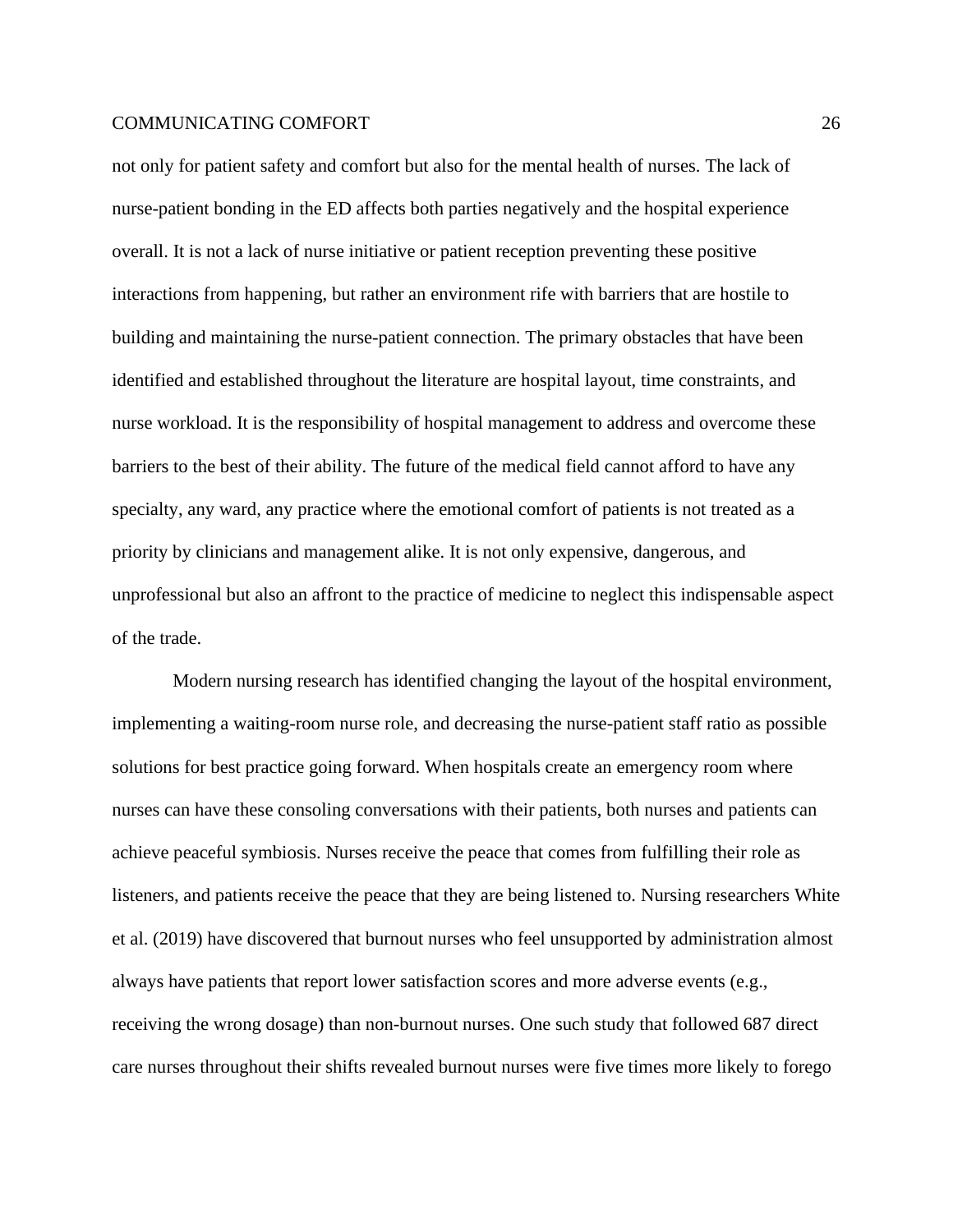necessary, possibly life-saving patient care than their non-burnout colleagues (White et al., 2019). For the HCAHPS surveys, patients who received care under a non-burnout nurse were 5% more likely to recommend the hospital to a friend than those who received care under a burnout nurse (Brooks et al., 2021). Patient satisfaction, patient recommendation, and the number of adverse patient events all affect whether a hospital will continue to receive a consistent level of government funding or must pay out of pocket for those who cannot afford services (Brooks et al., 2021). Hospitals that provide nurses with adequate resources to accomplish their tasks and a work culture where they can freely verbalize and influence the changes they want to see have fewer burnout nurses overall (Brooks et al., 2021). Wherever the nurse-patient therapeutic relationship is strengthened and prioritized by hospital management, patient satisfaction and safety will continue to increase.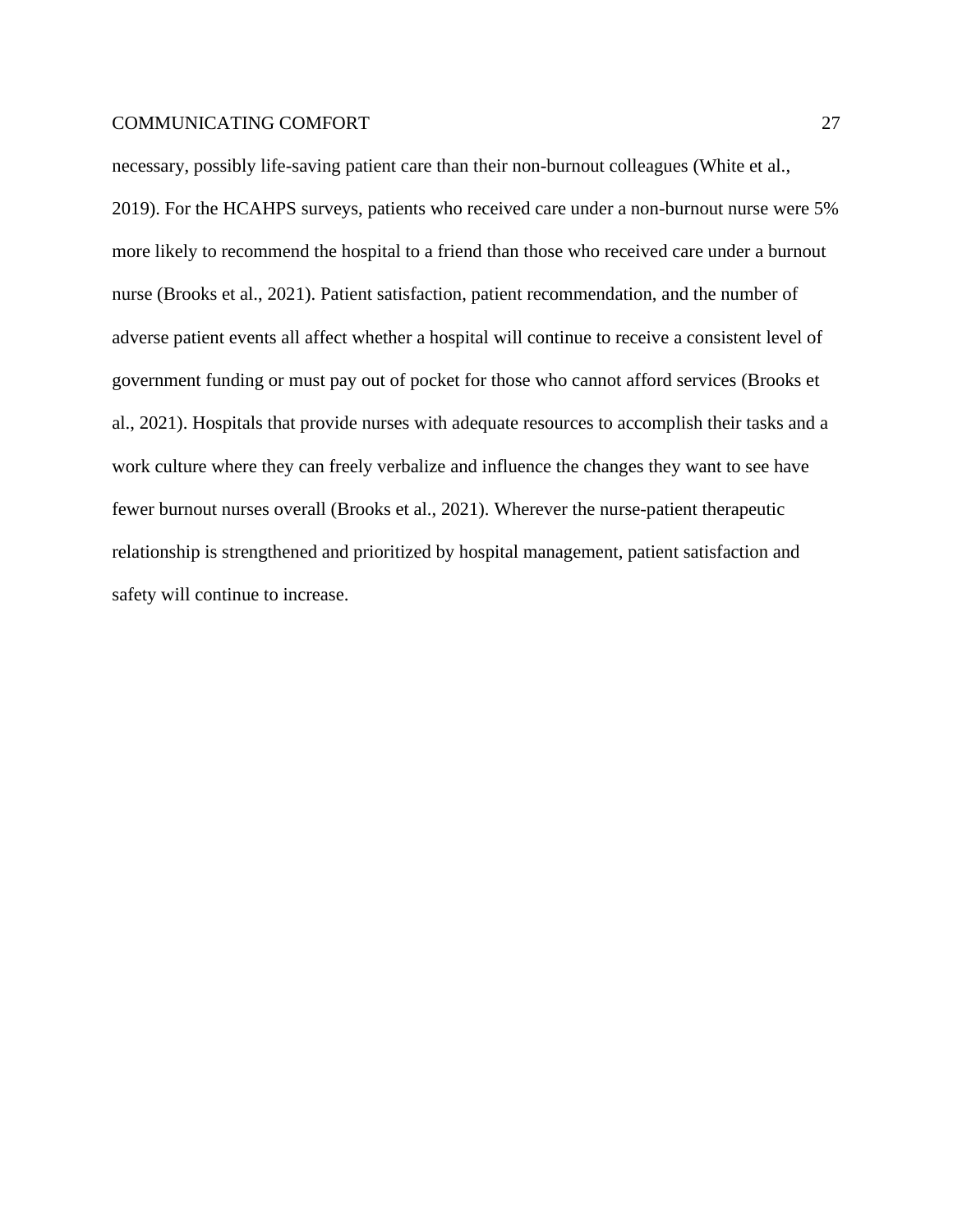#### **References**

Al-Kalaldeh, M., Amro, N., Qtait, M., & Alwawi, A. (2020). Barriers to effective nurse-patient communication in the ED. *Emergency Nurse*, *28*(3), 29-35. https://doi.org/10.7748/en.2020.e1969

American Nurses Association. (2022). *Nursing scope of practice.*

https://www.nursingworld.org/practice-policy/scope-ofpractice/#:~:text=What%3A%20Nursing%20is%20the%20protection,group

- Brooks, Carthon, J., Hatfield, L., Brom, H., Houton, M., Kelly-Hellyer, E., Schlak, A. & Aiken, L. (2021). System-level improvements in work environments lead to lower nurse burnout and higher patient satisfaction. *Journal of Nursing Care Quality, 36*(1), 7-13. https://doi.org/10.1097/NCQ.0000000000000475.
- Bruyneel, L., Thoelen, T., Adriaenssens, J., & Serodmeus, W. (2017). Emergency room nurses' pathway to turnover intention: A moderated serial mediation analysis. *Journal of Advanced Nursing*, *73*(4), 930-942. https://doi.org/10.1111/jan.13188
- Castner, J., & Suffoletto, H. (2018). Emergency department crowding and time at the bedside: A wearable technology feasibility study. *Journal of Emergency Nursing*, *44*(6), 624-631.e2. https://doi.org/10.1016/j.jen.2018.03.005
- Chan, T. C., Killeen, J. P., Vilke, G. M., Marshall, J. B., & Castillo, E. M. (2010). Effect of mandated nurse-patient ratios on patient wait time and care time in the emergency department. *Academic Emergency Medicine*, *17*(5), 545-552. https://doi.org/10.1111/j.1553-2712.2010.00727.x

Choi, I., & Kang, J. (2021). Observed time burden with nursing practices in an emergency room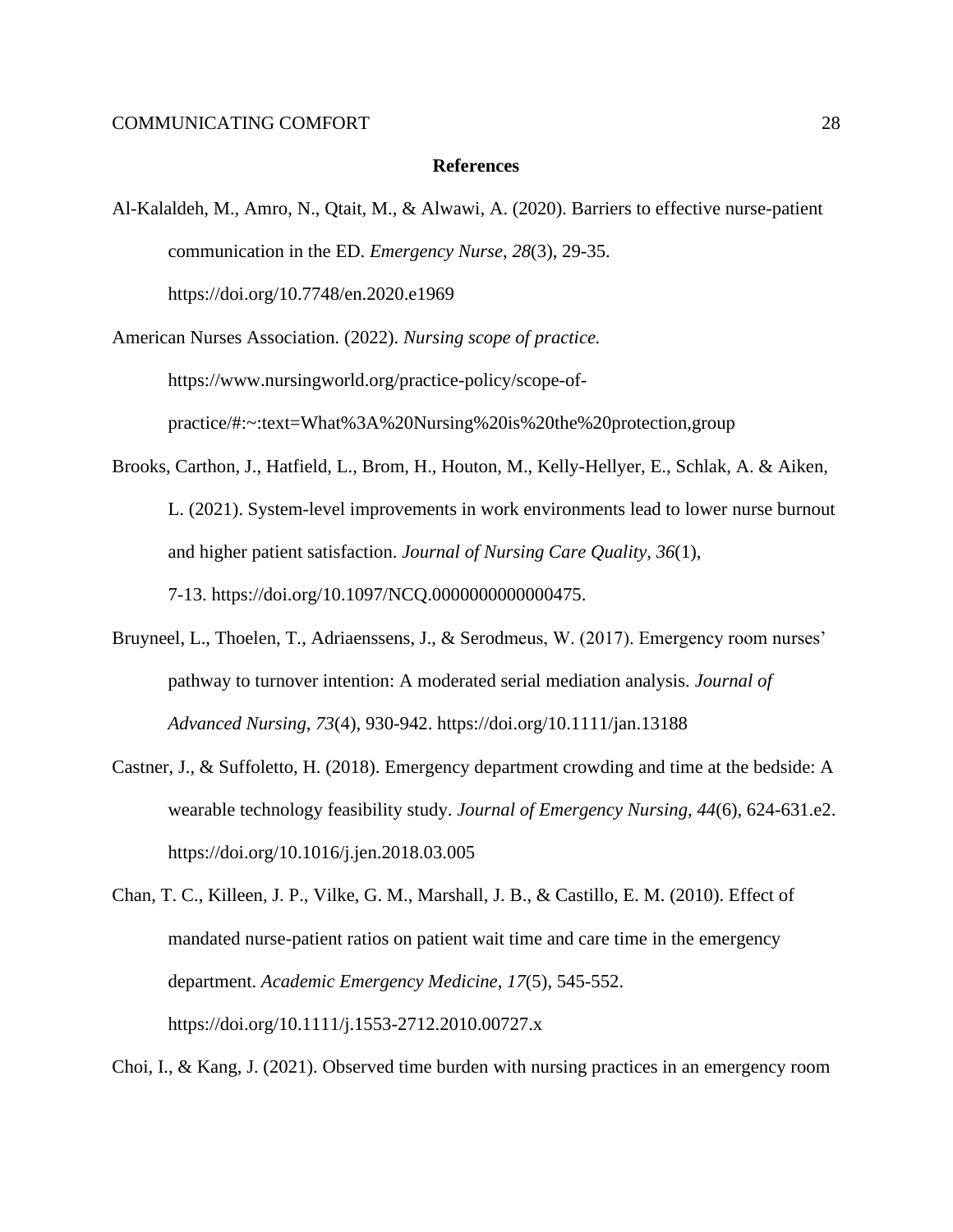COVID-19 isolation zone at a university-affiliated hospital in Korea. *Open Forum Infectious Diseases*, *8*(1), S307-S308. https://doi.org/10.1093/ofid/ofab466.614

- Cunradi, C. B., Caetano, R., Ponicki, W. R., & Alter, H. J. (2021). Interrelationships of economic stressors, mental health problems, substance use, and intimate partner violence among Hispanic emergency department patients: The role of language-based acculturation. *International Journal of Environmental Research and Public Health*, *18*(22), 12230. https://doi.org/10.3390/ijerph182212230
- Dang, B. N., Westbrook, R. A., Njue, S. M., & Giordano, T. P. (2017). Building trust and rapport early in the new doctor-patient relationship: a longitudinal qualitative study. *BMC Medical Education*, *17*(1), 32. https://doi.org/10.1186/s12909-017-0868-5
- Elkholi, A., Althobiti, H., Al Nofeye, J., Hasan, M., & Ibrahim, A. (2021). No wait: New organized well-adapted immediate triage: A lean improvement project. *BMJ Open Quality*, *10*(1), Article e001179. https://doi.org/10.1136/bmjoq-2020-001179
- Fay, L., Santiago, J. E., Real, K., & Isaacs, K. (2020). Designing for efficiency: Examining the impact of centralized and decentralized nurse stations on interdisciplinary care processes. *The Journal of Nursing Administration*, *50*(6), 335-342. https://doi.org/10.1097/NNA.0000000000000894
- Fay, L., Cai, H., & Real, K. (2019). A systematic literature review of empirical studies on decentralized nursing stations. *Health Environments Research and Design Journal, 12*(1), 44-68. https://doi.org/10.1177/1937586718805222
- Forero, R., Nahidi, S., de Costa, J., Fatovich, D., FitzGerald, G., Toloo, S., McCarthy, S., Mountain, D., Gibson, N., Mohsin, M., & Man, W. N. (2019). Perceptions and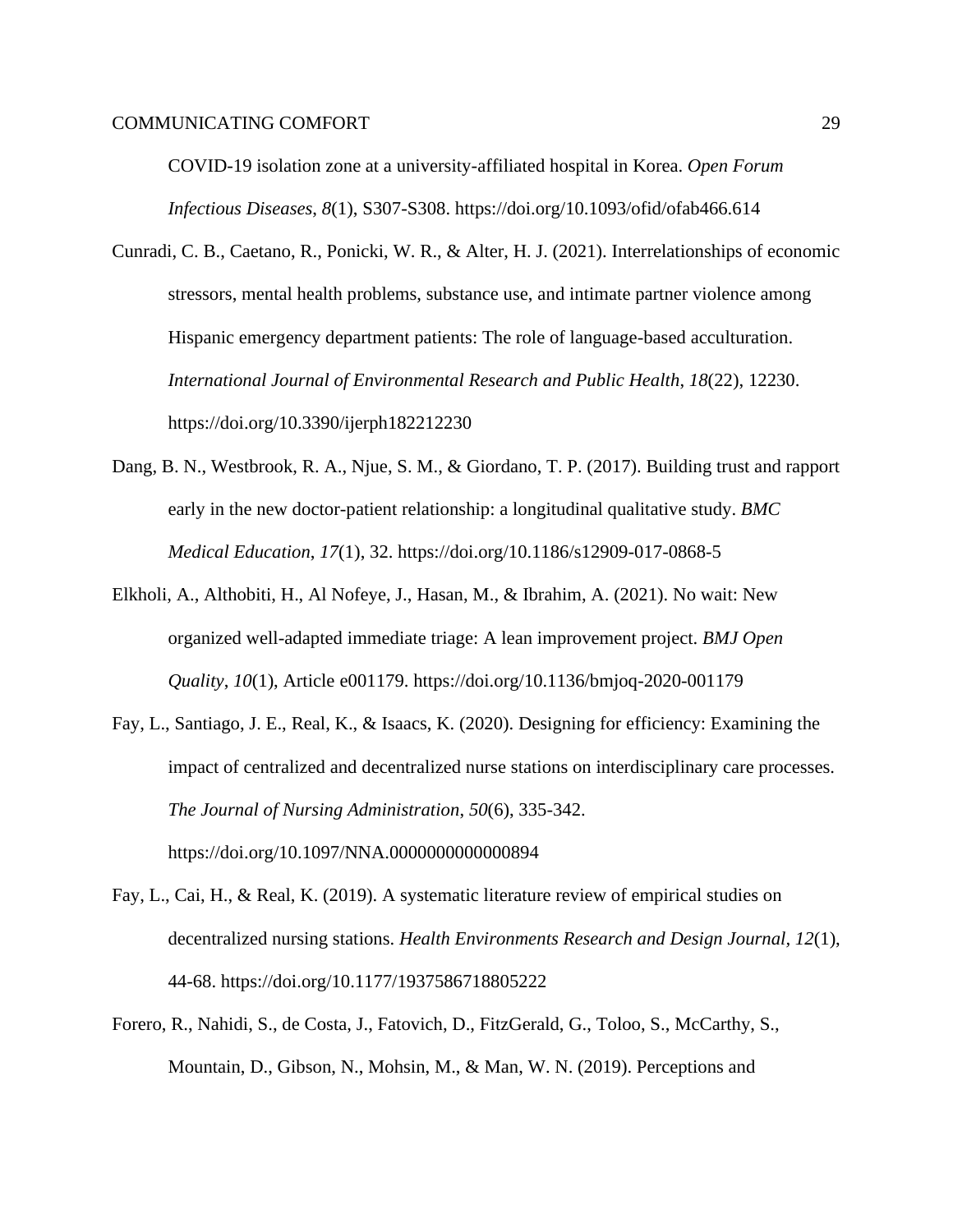experiences of emergency department staff during the implementation of the four-hour rule/national emergency access target policy in Australia: A qualitative social dynamic perspective. *BMC Health Services Research*, *19*(1), 82-83.

https://doi.org/10.1186/s12913-019-3877-8

- Forsyth, K. L., Hawthorne, H. J., El-Sherif, N., Varghese, R. S., Ernste, V. K., Koenig, J., & Blocker, R. C. (2018). Interruptions experienced by emergency nurses: Implications for subjective and objective measures of workload. *Journal of Emergency Nursing, 44*(6), 614-623. http://dx.doi.org/10.1016/j.jen.2018.02.001
- Fowler, M. D. (2017). Faith and ethics, covenant and code: The 2015 revision of the ANA code of ethics for nurses with interpretive statements. *Journal of Christian Nursing*, *34*(4), 216-224. https://doi.org/10.1097/CNJ.0000000000000419
- Friese, C., Grunawalt, J. C., Bhullar, S., Bihlmeyer, K., Chang, R., Wood, W. (2014). Pod nursing on a medical/surgical unit: Implementation and outcomes evaluation. *Journal of Nursing Administration*. *44*(4), 2017–2211.
- Gaines, K. (2022). *Nursing ranked as the most trusted profession for the 20th year in a row.* https://nurse.org/articles/nursing-ranked-most-honest-profession/
- Grimes, C., Meilink, B., Melink, L. (2017). The decentralized station: More than just visibility. *AAH Academy Journal*, *19*(1), 40–45.
- Hermann, R. M., Long, E., & Trotta, R. L. (2019). Improving patients' experiences communicating with nurses and providers in the emergency department. *Journal of Emergency Nursing*, *45*(5), 523-530. https://doi.org/10.1016/j.jen.2018.12.001

Innes, K., Elliott, D., Plummer, V., & Jackson, D. (2018). Emergency department waiting room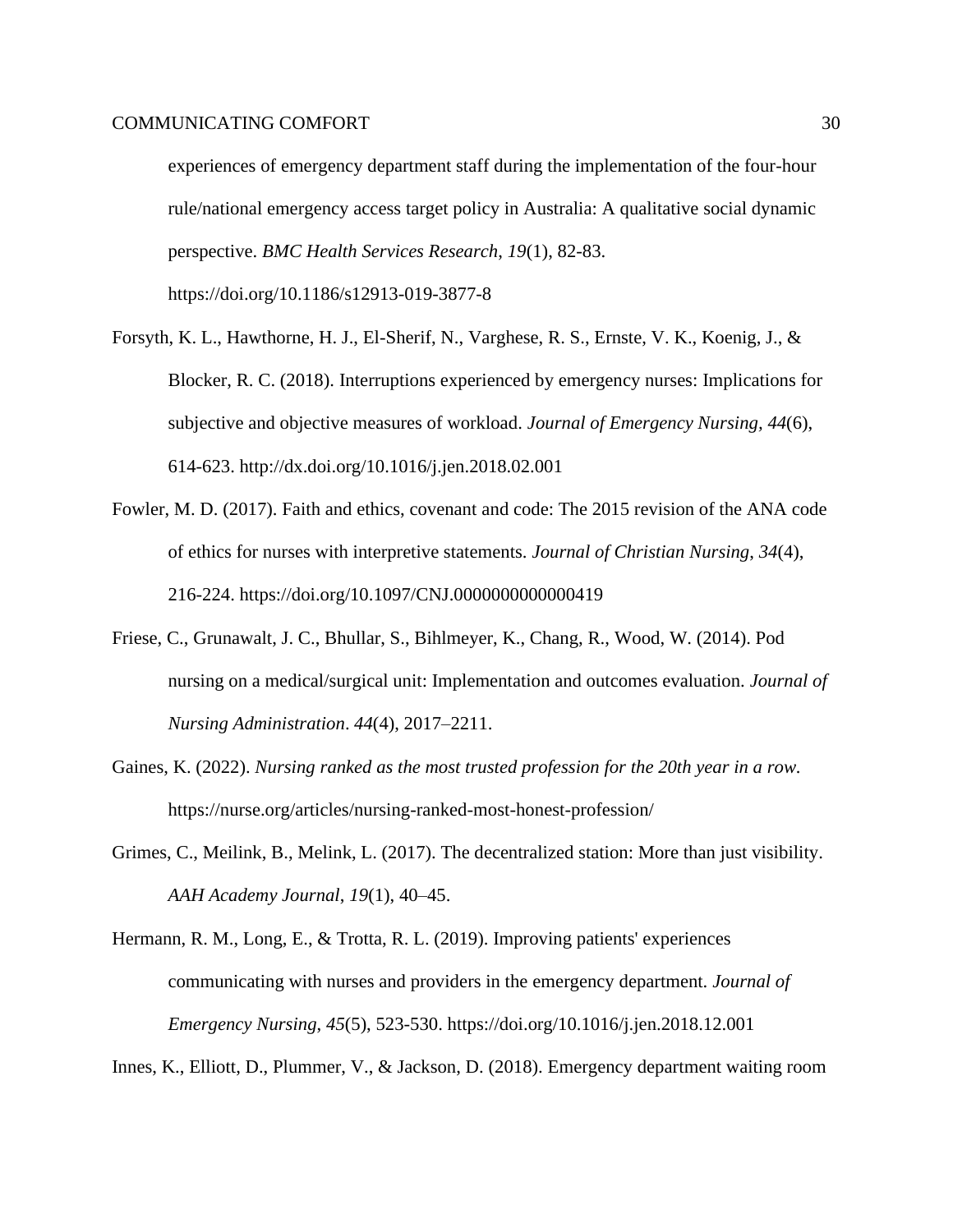nurses in practice: An observational study. *Journal of Clinical Nursing*, *27*(7-8), Articles e1402-e1411. https://doi.org/10.1111/jocn.14240

- Innes, K., Jackson, D., Plummer, V., & Elliott, D. (2019). A profile of the waiting room nurse in emergency departments: An online survey of Australian nurses exploring implementation and perceptions. *International Emergency Nursing*, *43*(1), 67-73. https://doi.org/10.1016/j.ienj.2018.10.003
- Innes, K., Jackson, D., Plummer, V., & Elliott, D. (2021). Exploration and model development for emergency department waiting room nurse role: Synthesis of a three-phase sequential mixed-methods study. *International Emergency Nursing*, *59*(1), Article 101075. https://doi.org/10.1016/j.ienj.2021.101075
- Johns Hopkins Institute of Medicine. (2016). *HCAHPS scores measure patients' perspectives on care*. https://www.hopkinsmedicine.org/office-of-johns-hopkins-physicians/best-practicenews/hcahps-scores-measure-patients-perspectives-on-care
- Kongsuwan, W., Matchim, Y., Nilmanat, K., Locsin, R. C., Tanioka, T., & Yasuhara, Y. (2016). Lived experience of caring for dying patients in the emergency room. *International Nursing Review*, *63*(1), 132-138. https://doi.org/10.1111/inr.12234
- Lyneham, J. (2016). Emergency department nurses report high workload and management pressure to meet 4-hour treatment targets. *Evidence-Based Nursing, 19*(3), 90. http://dx.doi.org/10.1136/eb-2015-102160
- Olivet Nazarene University (2020). *A day in the life of an ER nurse.* https://online.olivet.edu/news/day-life-er-nurse

Ozdemir, N. G. (2019). The development of nurses' individualized care perceptions and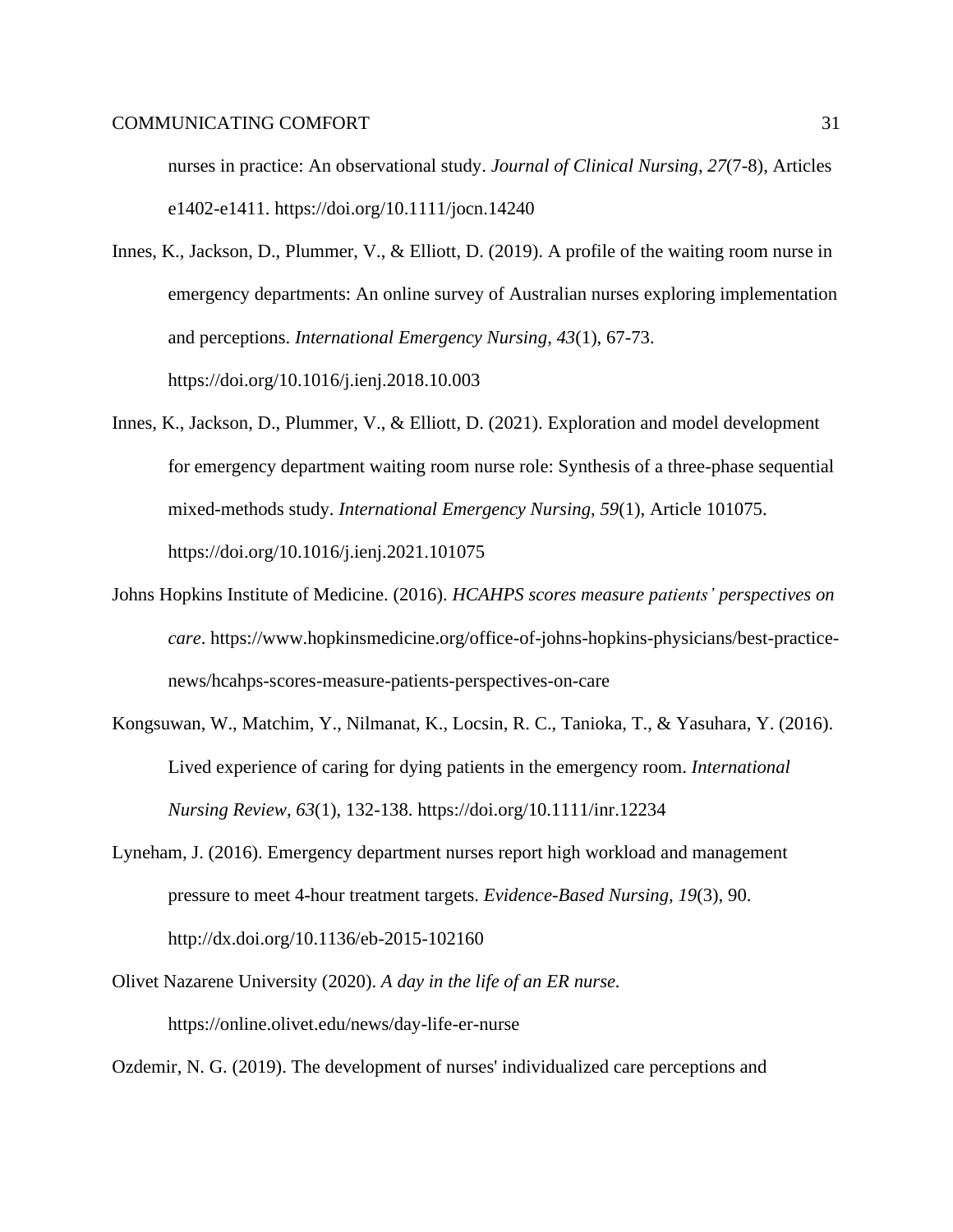practices: Benner's novice to expert model perspective. *International Journal of Caring Sciences*, *12*(2), 1-7.

- Perry, S. J., Richter, J. P., & Beauvais, B. (2018). The effects of nursing satisfaction and turnover cognitions on patient attitudes and outcomes: A three‐level multisource study. *Health Services Research*, *53*(6), 4943-4969. https://doi.org/10.1111/1475-6773.12997
- Plescia, M. (2022). *The cost of nurse turnover by the numbers*. https://www.beckershospitalreview.com/finance/the-cost-of-nurse-turnover-by-thenumbers.html#:~:text=The%20average%20cost%20of%20turnover,4.
- Pun, J. K., Matthiessen, C. M., Murray, K. A., & Slade, D. (2015). Factors affecting communication in emergency departments: Doctors' and nurses' perceptions of communication in a trilingual ED in Hong Kong. *International Journal of Emergency Medicine*, *8*(1), 48. https://doi.org/10.1186/s12245-015-0095-y
- Ramsey, Z., Palter, J. S., Hardwick, J., Moskoff, J., Christian, E. L., & Bailitz, J. (2018). Decreased nursing staffing adversely affects emergency department throughput metrics. *The Western Journal of Emergency Medicine*, *19*(3), 496-500. https://doi.org/10.5811/westjem.2018.1.36327
- Real, K., Bardach, S. H., & Bardach, D. R. (2017). The role of the built environment: How decentralized nurse stations shape communication, patient care processes, and patient outcomes. *Health Communication*, *32*(12), 1557-1570. https://doi.org/10.1080/10410236.2016.1239302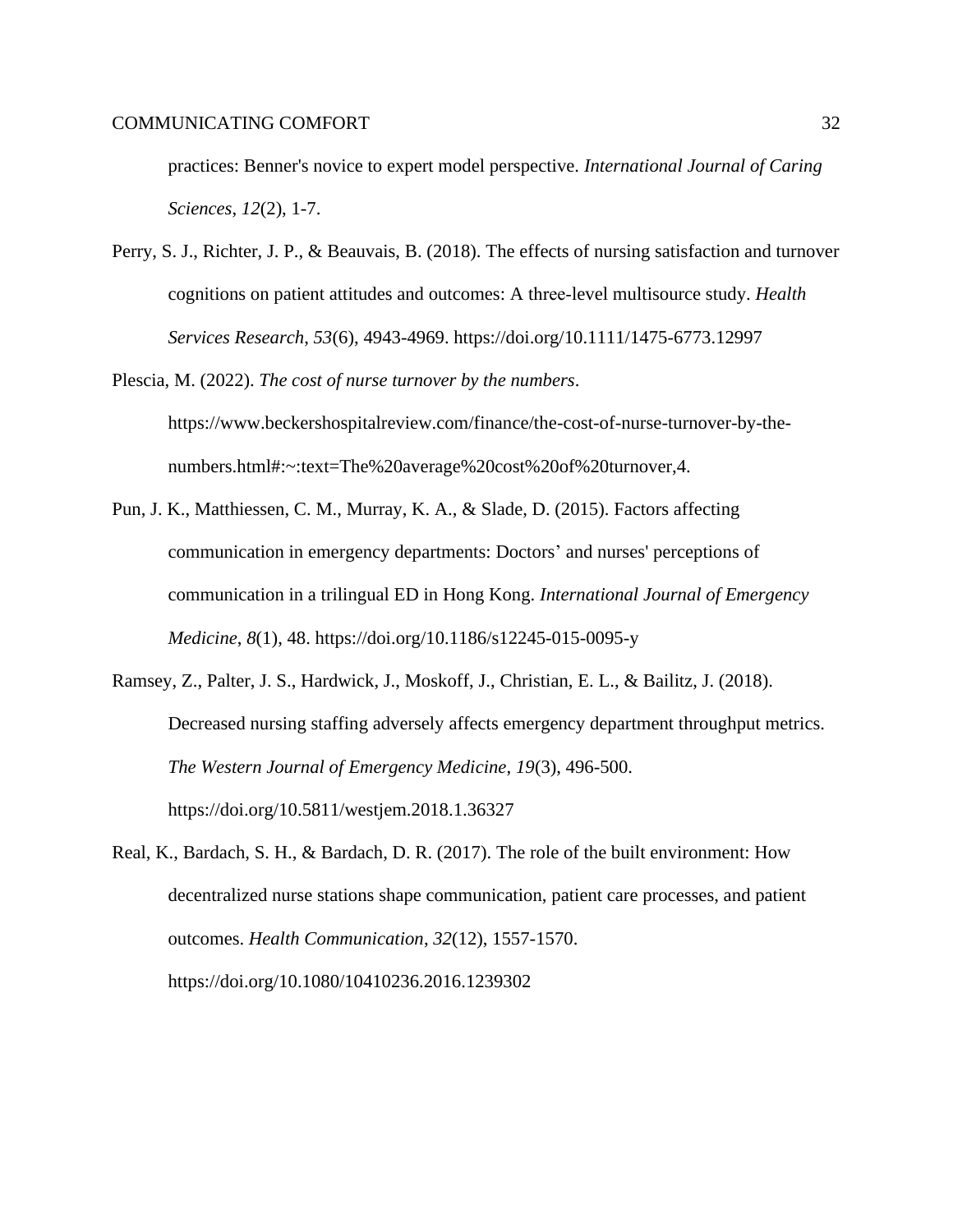- Savieto, R. M., Mercer, S., Matos, C., & Leão, E. R. (2019). Nurses in the triage of the emergency department: Self-compassion and empathy, *Revista Latino-Americana de Enfermagem, 27*(1), Article e3151. https://doi.org/10.1590/1518-834rea5.3049.3151
- Shindul-Rothschild, J., Read, C. Y., Stamp, K. D., & Flanagan, J. (2017). Nurse staffing and hospital characteristics predictive of time to diagnostic evaluation for patients in the emergency department. *Journal of Emergency Nursing*, *43*(2), 138-144. https://doi.org/10.1016/j.jen.2016.07.003
- Sonis, J. D., Aaronson, E. L., Lee, R. Y., Philpotts, L. L., & White, B. A. (2018). Emergency department patient experience: A systematic review of the literature. *Journal of Patient Experience*, *5*(2), 101–106. https://doi.org/10.1177/2374373517731359
- Tavakoli, N., Shaker, S. H., Soltani, S., Abbasi, M., Amini, M., Tahmasebi, A., & Hosseini Kasnavieh, S. M. (2018). Job burnout, stress, and satisfaction among emergency nursing staff after health system transformation plan in Iran. *Emergency (Tehran, Iran)*, *6*(1), Article e41.
- Tindle, K., David, A., Carlisle, S., Faircloth, B., Fields, J. M., Hayden, G., & Ku, B. (2020). Relationship of the built environment on nursing communication patterns in the emergency department: A task performance and analysis time study. *Journal of Emergency Nursing*, *46*(4), 440-448. https://doi.org/10.1016/j.jen.2020.04.005
- Tungsubutra, W., & Ngoenjan, D. (2019). Door-to-balloon time and factors associated with delayed door-to-balloon time in ST-segment elevation myocardial infarction at Thailand's largest tertiary referral centre. *Journal of Evaluation in Clinical Practice*, *25*(3), 434-440. https://doi.org/10.1111/jep.13061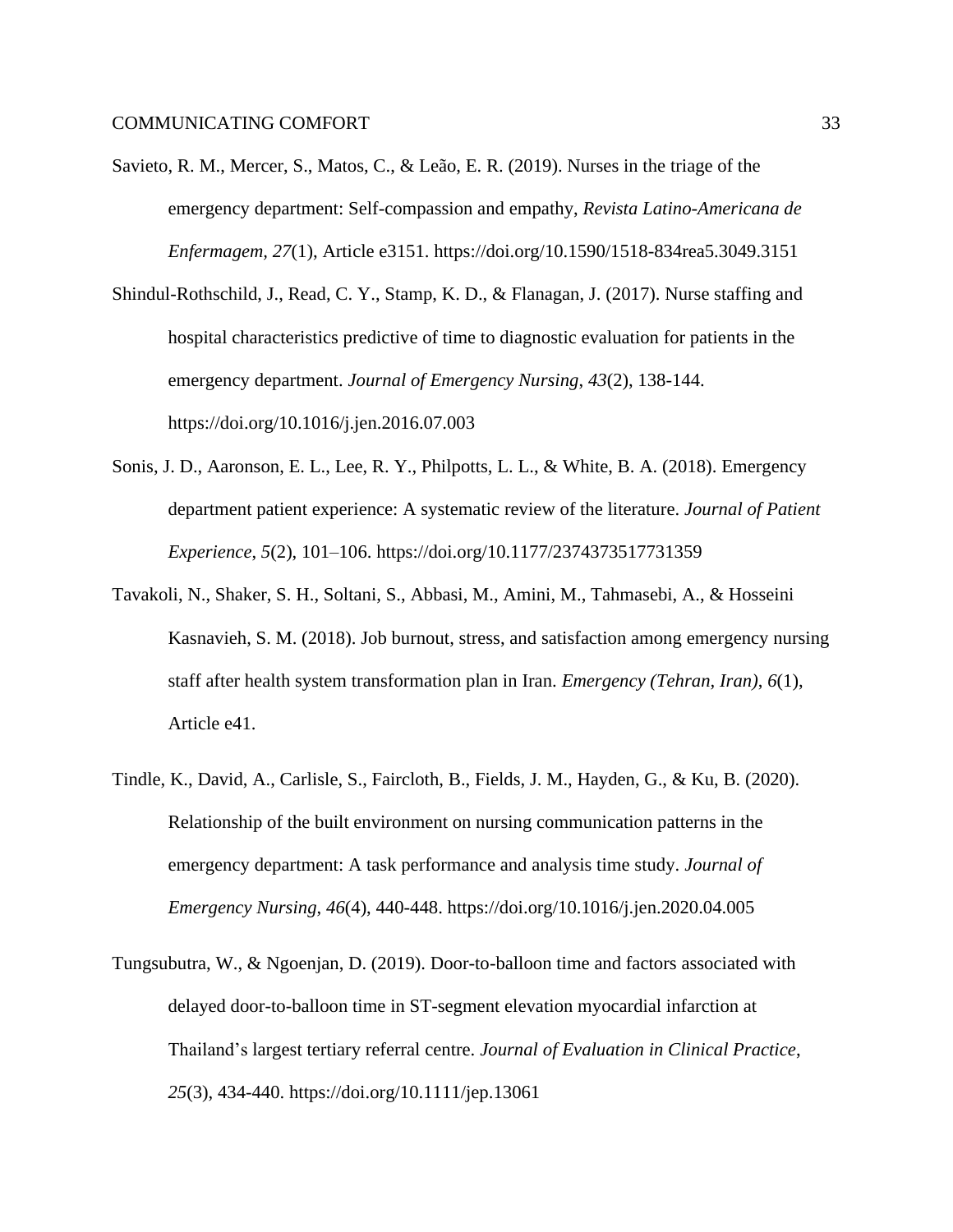- U.S. Bureau of Labor (2020). *Registered nurses made up 30 percent of hospital employment in May 2019.* https://www.bls.gov/opub/ted/2020/registered-nurses-made-up-30-percent-ofhospital-employment-in-may-2019.htm
- Villalona, S., Cervantes, C., Boxtha, C., Webb, W. A., & Wilson, J. W. (2020). "I felt invisible most of the time": Communication and satisfaction among patients treated in emergency department hallway beds. *The American Journal of Emergency Medicine*, *38*(12), 2742- 2744. https://doi.org/10.1016/j.ajem.2020.04.059
- White, E. M., Aiken, L. H., & McHugh, M. D. (2019). Registered nurse burnout, job dissatisfaction, and missed care in nursing homes. *Journal of the American Geriatrics Society*, *67*(10), 2065-2071. https://doi.org/10.1111/jgs.16051
- Ye, F., Parast, L., Hays, R. D., Elliott, M. N., Becker, K., Lehrman, W. G., Stark, D., & Martino, S. (2022). Development and validation of a patient experience of care survey for emergency departments. *Health Services Research*, *57*(1), 102-112. https://doi.org/10.1111/1475-6773.1385
- Yong, E. (2021). *Why healthcare workers are quitting in droves.* https://www.theatlantic.com/health/archive/2021/11/the-mass-exodus-of-americas-healthcare-workers/620713/
- Zhang, Q., Mu, M., He, Y., Cai, Z., & Li, Z. (2020). Burnout in emergency medicine physicians: A meta-analysis and systematic review. *Medicine (Baltimore)*, *99*(32), https://doi.org/10.1097/MD.0000000000021462